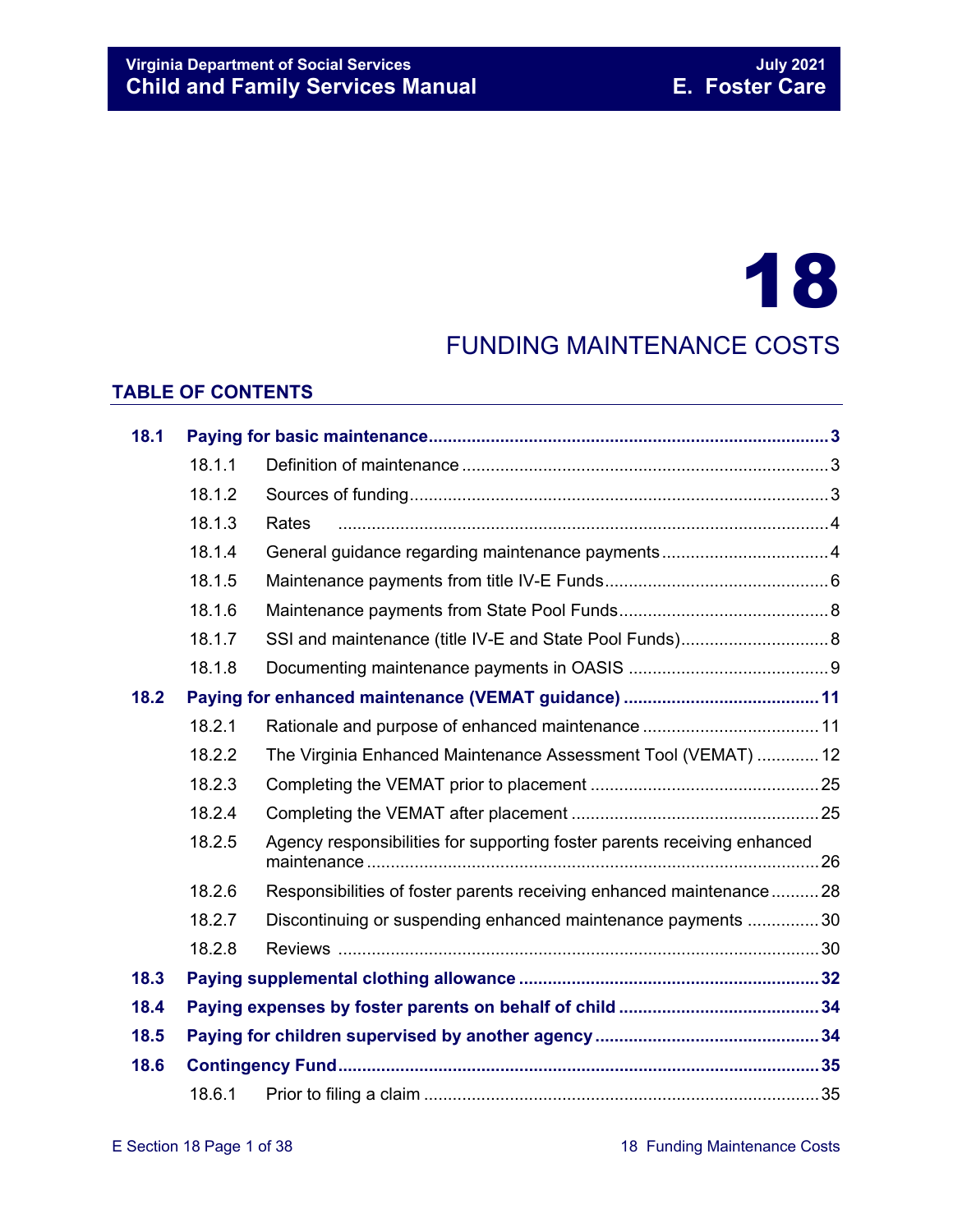#### **Virginia Department of Social Services July 2021 Child and Family Services Manual E. Foster Care**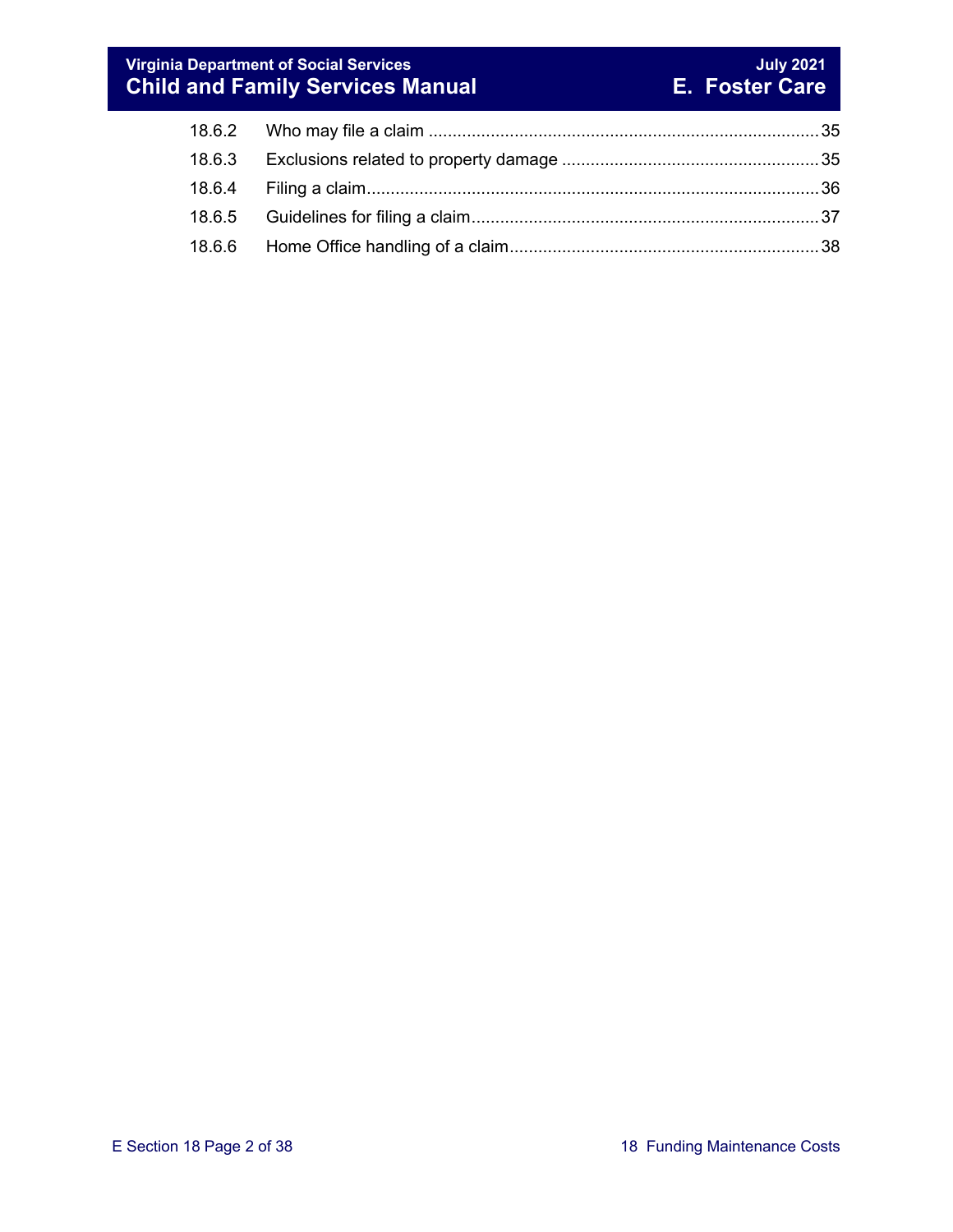# 18 FUNDING MAINTENANCE COSTS

# <span id="page-2-0"></span>**18.1 Paying for basic maintenance**

#### <span id="page-2-1"></span>**18.1.1 Definition of maintenance**

Maintenance means payments made on behalf of a child in foster care to cover the cost of (and the cost of providing) food, clothing, shelter, daily supervision, school supplies, a child's personal incidentals, liability insurance with respect to a child, and reasonable travel for the child to visit with family or other caretakers and to remain in his or her previous school placement. In the case of child care institutions, such term must include the reasonable costs of administration and operation of such institutions as are necessarily required to provide the items described in the preceding sentence.

#### <span id="page-2-2"></span>**18.1.2 Sources of funding**

Maintenance costs should be paid with:

- A child's own income (i.e., SSI, SSA, or child support).
- Title IV-E funds for eligible children.
- State pool funds for non-title IV-E children.
- Local only funds when the locality is not in compliance with guidance.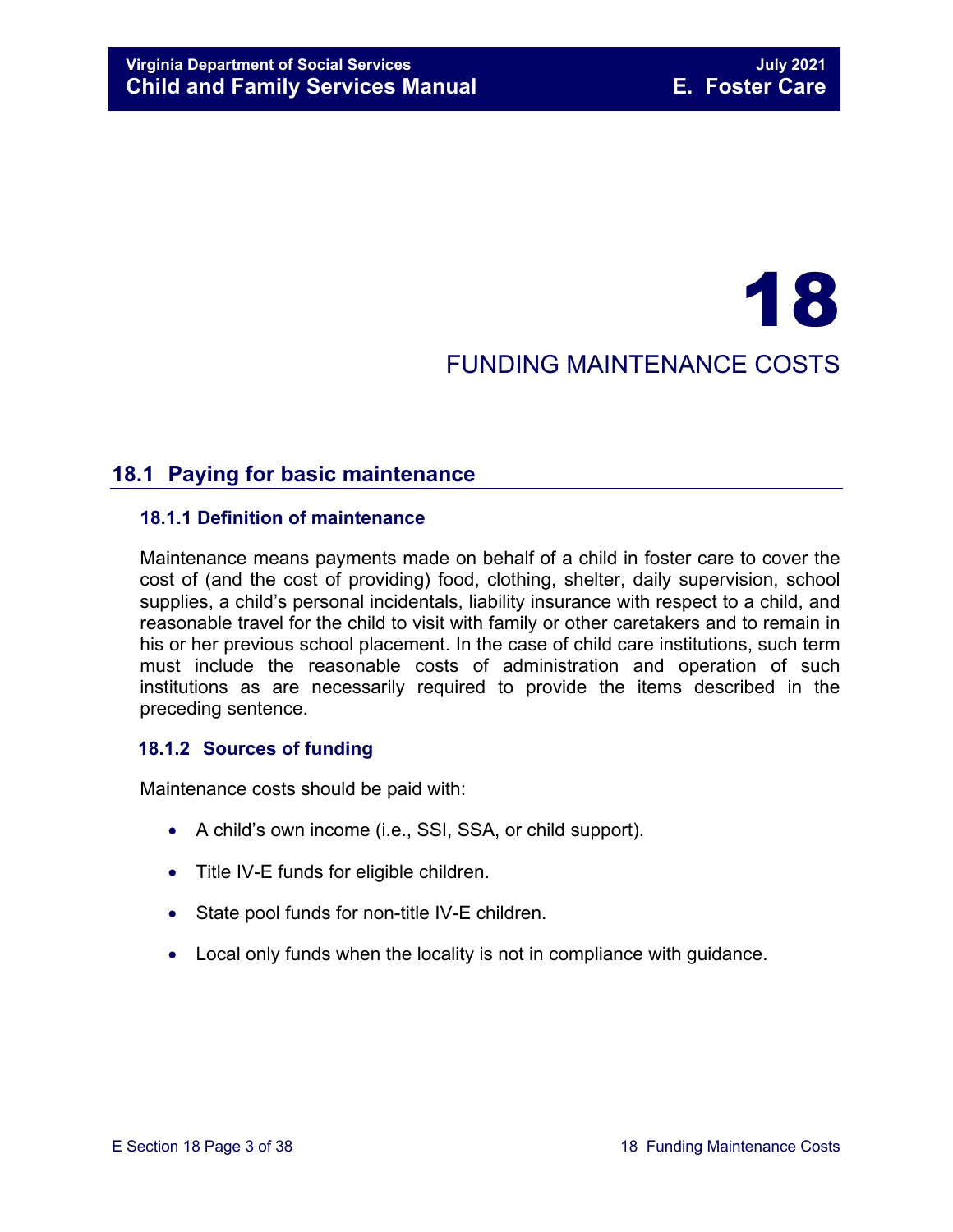#### <span id="page-3-2"></span><span id="page-3-0"></span>**18.1.3 Rates**

Age groupings and uniform monthly maintenance payment rates are as follows:

Effective *July 2021*

| <b>Maintenance Payment Rates</b>          |                   |          |                                          |                      |                          |  |  |  |  |  |
|-------------------------------------------|-------------------|----------|------------------------------------------|----------------------|--------------------------|--|--|--|--|--|
| Age of Child                              | Room and<br>Board | Clothing | Personal care,<br>Recreation,<br>Reading | Monthly<br>Allowance | Total<br>Payment<br>Rate |  |  |  |  |  |
| $0$ thru 4                                | \$339             | \$62     | \$95                                     | \$0                  | \$496                    |  |  |  |  |  |
| 5 thru 12                                 | \$388             | \$80     | \$102                                    | \$10                 | \$580                    |  |  |  |  |  |
| 13 and over                               | \$470             | \$124    | \$109                                    | \$32                 | \$735                    |  |  |  |  |  |
| <b>Maximum Independent Living Stipend</b> |                   |          |                                          |                      |                          |  |  |  |  |  |
| <b>Supplemental Clothing Allowance</b>    |                   |          |                                          |                      |                          |  |  |  |  |  |
| Age 0 thru 4                              |                   |          |                                          |                      |                          |  |  |  |  |  |
| Age 5 thru 12                             |                   |          |                                          |                      |                          |  |  |  |  |  |
| Age 13 and over                           |                   |          |                                          |                      |                          |  |  |  |  |  |

#### <span id="page-3-1"></span>**18.1.4 General guidance regarding maintenance payments**

- Maintenance payments are designed to assist the caregiver in providing for the child's basic needs as defined in [Section](#page-2-1)  $18.1.1$ . It is not expected that the maintenance rates will cover all the needs of the child. Service needs of children and their families are not included in the definition of maintenance. Therefore, services shall not be paid for with maintenance funds.
- Maintenance is paid directly to the foster parent by the child-placing agency on a monthly basis. The costs of day care and transportation of the child for visitation or to school may be reimbursed to the foster parent if they are paying the cost "up front" or may be paid directly to the individual or organization providing the service directly. Receipts for such costs are required for reimbursement.
- Maintenance payments paid to a child care institution are limited to include only those items that are included in the term "foster care maintenance payments."
- Duplicate payments for maintenance shall not be made. Title IV-E payments to a placement for room and board are not considered duplicate payments if the child is temporarily absent for 14 or fewer consecutive days **and the child returns to the same placement.** An absence may include run away, respite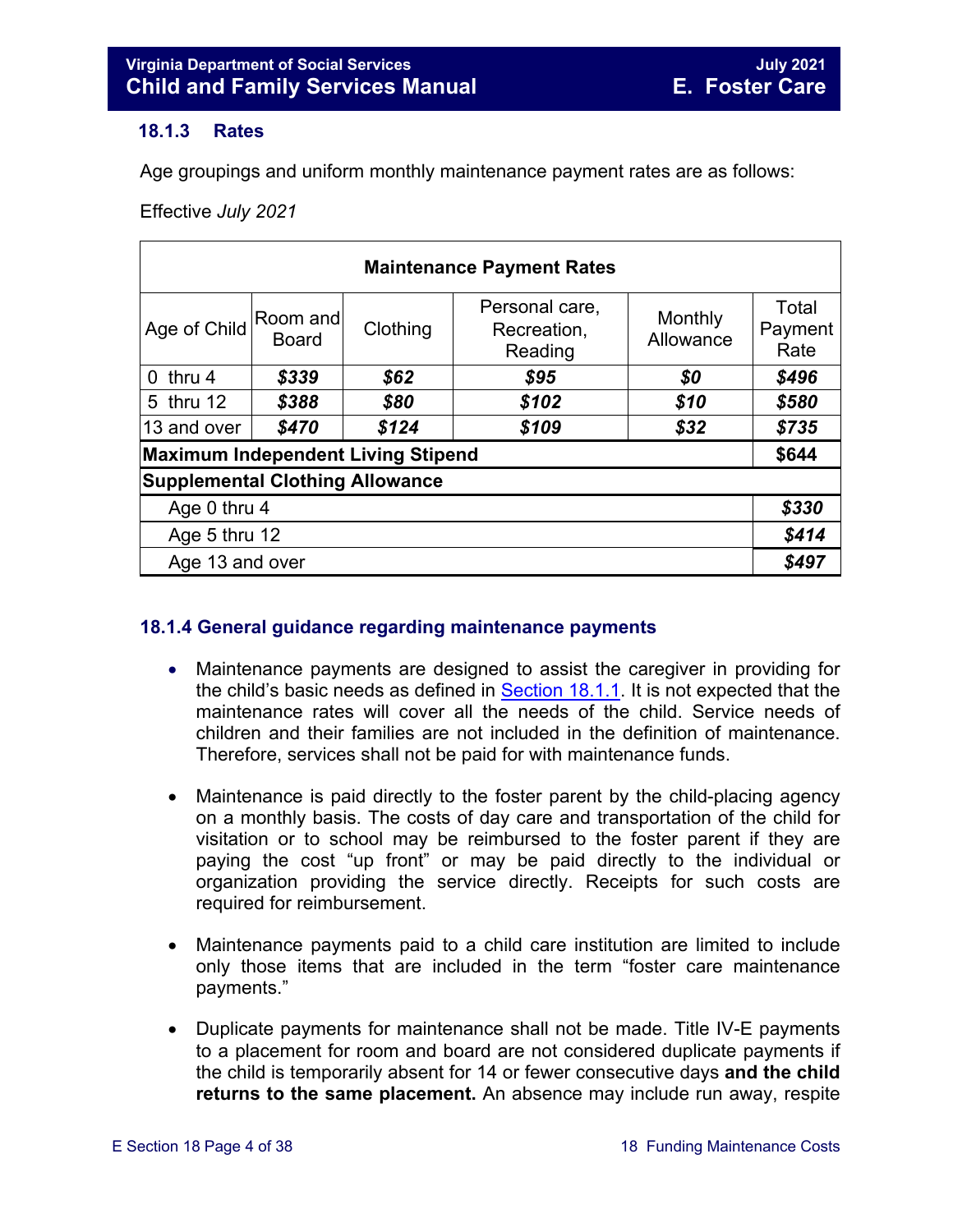care, hospitalizations, family visitation, or detention (not to include commitment to the Department of Juvenile Justice). Paying maintenance during the child's absence is intended to ensure that the temporary absence does not result in a placement disruption.

During the temporary absence, should it become apparent, at any point during the 14 days, that the placement has disrupted, the placement should be closed and the maintenance payment should cease. If the intention was for the child to return to the home within 14 days but the child does not, IV-E funds can not be used, but state pool funds may be used to fund the placement for no more than 14 days. For example:

- $\circ$  If the youth runs away and the placement indicates that the youth can not return, the placement should be closed and payment should cease at that point.
- $\circ$  If the youth runs away and is unexpectedly detained on day 10 of the AWOL episode so will not be able to return to the placement by the  $14<sup>th</sup>$  day, the placement should be closed on day 10 and payments should cease. State pool funds may be used to fund the maintenance for 9 days.
- $\circ$  If the child requires psychiatric hospitalization that is expected to last less than 14 days but on day 14 the child has an incident that leads to a longer hospital stay, state pool funds may be used to fund the placement for the 14 days. Also on day 14, the original placement should be closed, and the hospitalization should be entered as a placement in OASIS.
- $\circ$  If the child requires psychiatric hospitalization that is expected to last less than 14 days and on day 8 the placement determines that the child cannot return, the placement should be closed, payments should cease, and the hospitalization should be entered as a placement. State pool funds may be used to fund the original placement for 7 days.
- $\circ$  If the child goes to visit relatives/parents for periods of time, maintenance can be paid to the placement as long as the absence does not go beyond 14 days and the child returns to the placement.
- $\circ$  If the youth has a probation violation and is detained for 10 days but returns to the foster home when he/she is released from detention, maintenance can be paid for the entire absence.
- Placement begins on the day a child is placed. For payment purposes, the last day of placement is the day before the date of removal. Example: Child is placed on June  $1<sup>st</sup>$ . Child is removed on June  $14<sup>th</sup>$ . Payments are made for placement from June 1 through June  $13<sup>th</sup>$ . Payments begin for the new placement on June 14<sup>th</sup>.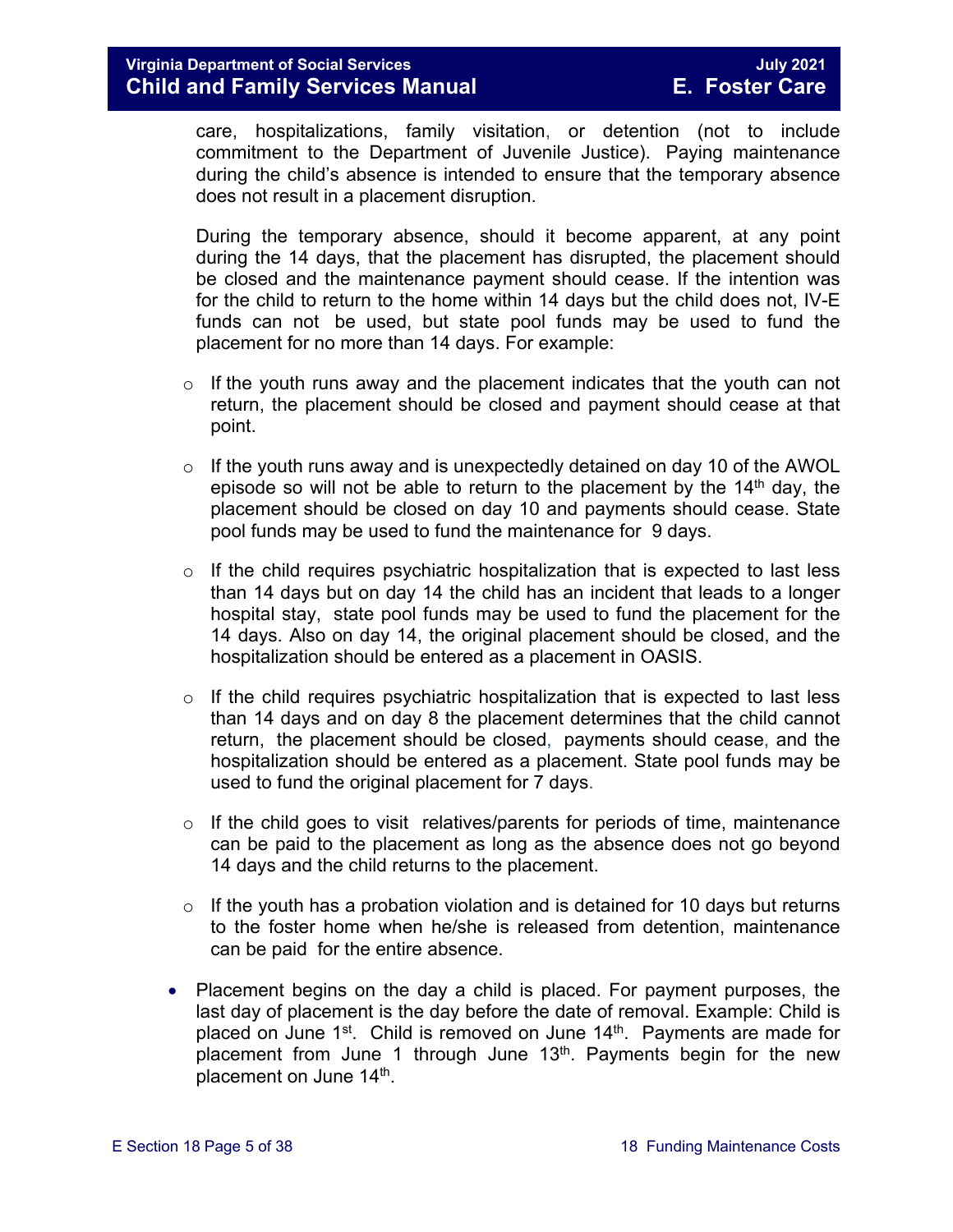- For those instances where there is an event that increases the amount of maintenance (i.e. birthday change in rate, enhanced maintenance payment), then the new rate shall become effective on the first of the month following the event that caused the increase in maintenance.
- When a child begins or ends a foster care placement or episode; prorating room and board for part of a month is based upon the actual number of days of care provided and the number of days in the month.
- Personal incidentals, which are included in the basic maintenance payment, are those costs associated with the personal care of a child such as (but not limited to) items related to personal hygiene, cosmetics, over the counter medications and special dietary foods; infant and toddler supplies, including high chairs and diapers; and occasional fees related to recreational activities.
- For children in foster care, the LDSS shall not decrease or increase the statedetermined basic maintenance rates to foster parents. The VEMAT shall be used to provide enhanced maintenance for increased supervision and support from the foster parent due to a specific child's behavioral, emotional, or physical/personal care requirements.
- When documenting a change in maintenance costs due to a birth date, enhanced payment, etc., the worker should input the information so that it is effective the first day of the month following the actual date that initiated the rate change in OASIS.
- A [Financial Agreement for Local Department of Social Services Approved](https://fusion.dss.virginia.gov/Portals/%5Bdfs%5D/Files/Family%20Recruitment/Family%20Recruitment%20Forms/Financial%20Agreement%20for%20Local%20Department%20of%20Social%20Services%20Approved%20Providers%20%28Foster%20Parents%29.pdf)  [Providers](https://fusion.dss.virginia.gov/Portals/%5Bdfs%5D/Files/Family%20Recruitment/Family%20Recruitment%20Forms/Financial%20Agreement%20for%20Local%20Department%20of%20Social%20Services%20Approved%20Providers%20%28Foster%20Parents%29.pdf) should be used to document the maintenance and enhanced maintenance amounts. The Agreement should be signed by the foster and adoptive parent and the LDSS representative on the day of placement.
- When the maintenance or enhanced maintenance rate changes, the LDSS should notify the foster or adoptive parents in writing of the changes and a new agreement should be developed. This pertains to both LDSS foster homes and LCPA foster homes.
- **Children that are placed on a trial home visit are NOT eligible for maintenance payments but continue to be eligible for service payments with FAPT approval. Child care may be paid as a service if deemed appropriate and approved by FAPT.**

#### <span id="page-5-0"></span>**18.1.5 Maintenance payments from title IV-E Funds**

• Temporary absences from an approved placement for reasons of hospitalization, education or training, a vacation, detention (not to include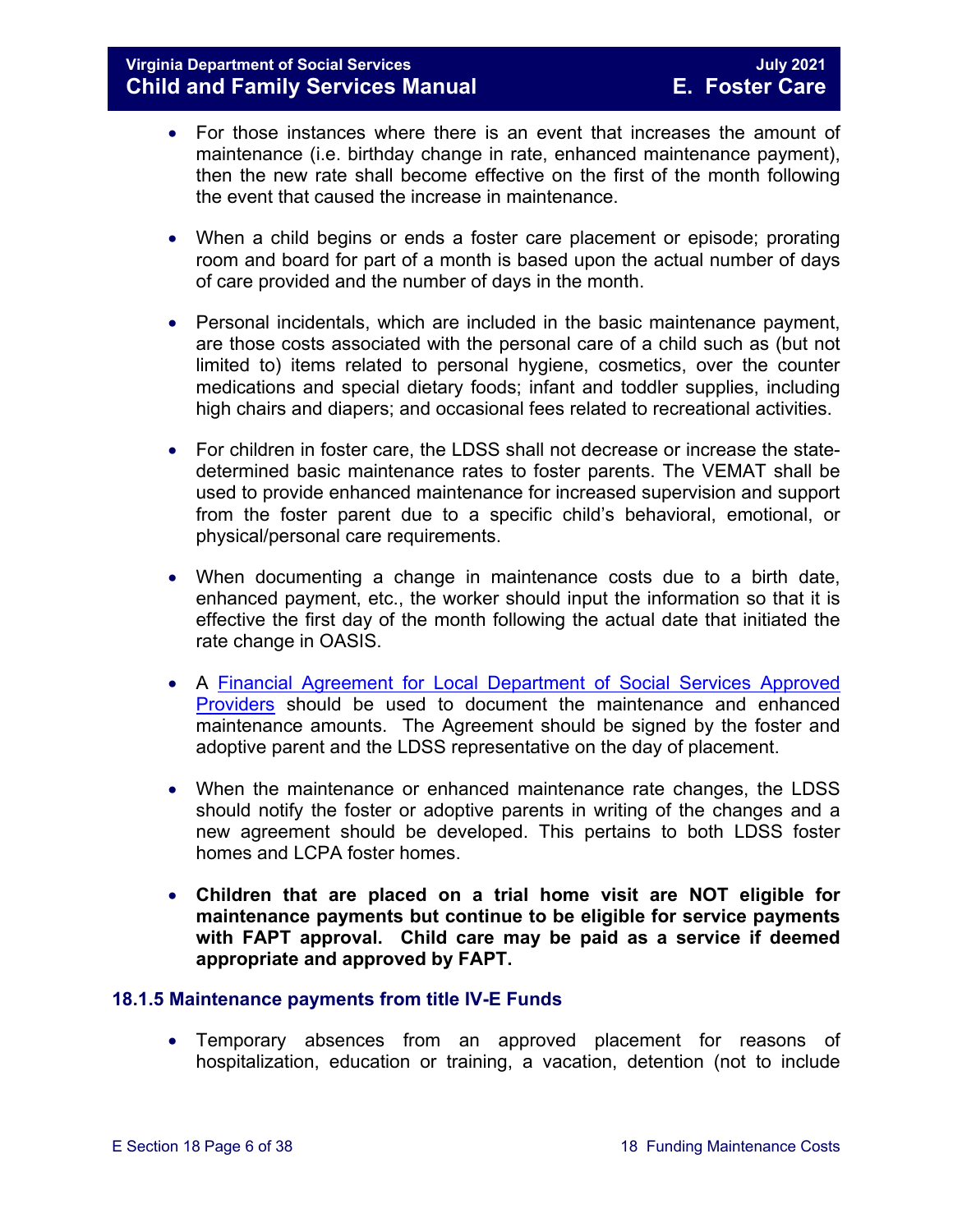commitment to the Department of Juvenile Justice) or trial home visit do not terminate eligibility for title IV-E.

- If the court orders a child's removal from the home and the child is otherwise title IV-E eligible, the child must be physically removed in order to be eligible for title IV-E foster care payment.
- For young adults who are in congregate care, title IV-E eligibility may continue beyond the age of 18 if the child is enrolled in a high school or vocational/technical school and expected to complete the high school or vocational/technical program prior to or in the month of his or her 19th birthday. The eligible 18-year-old child is considered to be enrolled full-time, regardless of the number of courses or length of time in school. The child is eligible for the month in which completion of the school program occurs; however, eligibility cannot be extended past that month. The program is considered completed on the last day of final exams or, if exams are not required, the last day of scheduled classes, or the date the graduation ceremony is scheduled to occur. Under no circumstances shall eligibility continue beyond the last day of the month of the child's 19th birthday. If, at any time during the child's 18th year, it is determined that the child will not complete the program of study by the last day of the month of his 19th birthday, the child's IV-E eligibility ends on the last day of that month. Once the young adult no longer meets the criteria above, he shall be moved out of congregate care prior to the end of the month. The young adult shall then enter the Fostering Futures Program and will be evaluated for title IV-E funding based on the new foster care episode. It is the responsibility of the service worker to provide notification to the benefit programs specialist of any change of educational status within **three (3) business days**.
- When the local department of social services (LDSS) accepts custody or placement of a child and places the child in a relative home, the agency shall approve the relative home as a foster family home only if they meet foster home provider requirements, and shall pay the relative foster parents maintenance payments per state rates. *To support children remaining with kin and in their communities, the service worker may make an immediate placement with a kinship provider whose kinship foster home is in preapproval status. The required steps for the process of emergency kinship home placement and subsequent foster home approval are outlined in Section 1.5 of [Local Department Foster and Adoptive Family Home Approval](https://fusion.dss.virginia.gov/dfs/DFS-Home/Family-Recruitment/Family-Recruitment-Guidance)  [Guidance.](https://fusion.dss.virginia.gov/dfs/DFS-Home/Family-Recruitment/Family-Recruitment-Guidance)*
- The LDSS may use title IV-E to pay enhanced maintenance when foster parents provide care to title IV-E eligible children placed in LDSS homes and the Virginia Enhanced Maintenance Assessment Tool (VEMAT) is used to determine the need for, and amount of, enhanced maintenance. title IV-E eligible children placed in treatment foster care programs shall be assessed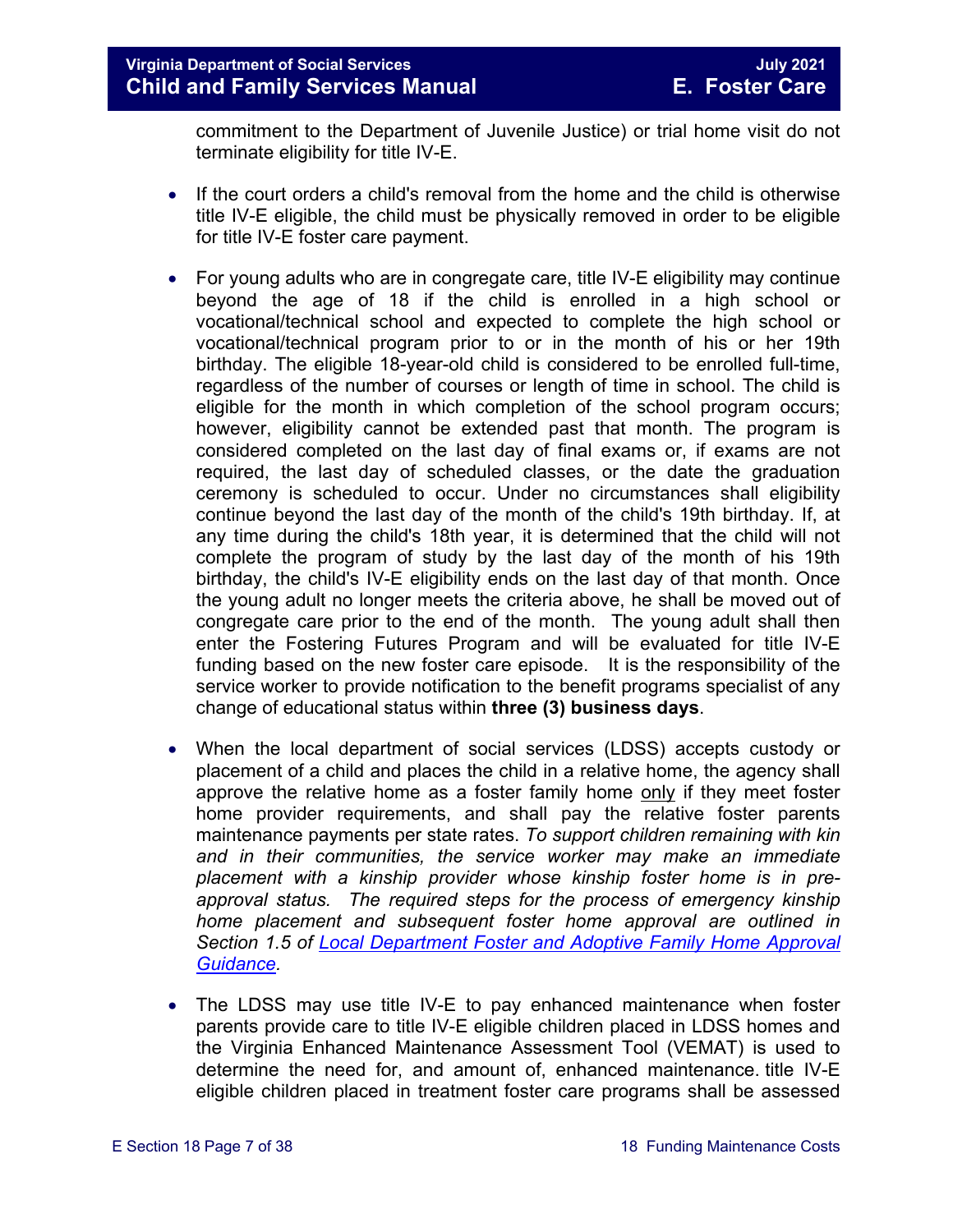with the VEMAT for enhanced maintenance and if such payment is indicated, all maintenance costs shall be charged against title IV-E for the eligible child. A copy of the VEMAT and all supporting documentation of the child's needs resulting in an enhanced maintenance payment shall be documented in the case record. These additional payments are made from State Pool funds for non-title IV-E children.

See "Rate-Structuring for Enhanced Maintenance" Guidance at:

#### o [DSS public website](http://www.dss.virginia.gov/family/fc/index.cgi)

#### <span id="page-7-0"></span>**18.1.6 Maintenance payments from State Pool Funds**

This is a source of funding, using primarily state and local money, through the Children's Services Act (CSA).

- Costs of maintenance are paid from this source for all foster care children who are not eligible for title IV-E. This includes the basic as well as the enhanced maintenance rate. Enhanced maintenance payments shall be utilized only when the VEMAT is used and the child is determined to have a clearly defined need for increased supervision and support from the foster parents due to the child's behavioral, emotional, or physical/personal care requirements.
- Service needs of children and their families are not included in the definition of maintenance. Therefore, services shall not be paid for with maintenance funds.
- The LDSS shall use procedures established by the Community Policy and Management Team (CPMT) for referring the child to the Family Assessment and Planning Team (FAPT) for services and funding.
- The CPMT may establish policies and procedures for authorizing payments for children who only require foster care maintenance without a full review by the FAPT  $(\S 2.2 - 5209)$ .
- The LDSS shall not decrease or increase the state-determined basic maintenance rates to foster parents.
- State pool funds can only be used for placement in an approved or licensed facility or foster home.

#### <span id="page-7-1"></span>**18.1.7 SSI and maintenance (title IV-E and State Pool Funds)**

• It is the responsibility of the service worker to inform the Social Security Administration (SSA) whether title IV-E benefits are being received for the care of the child: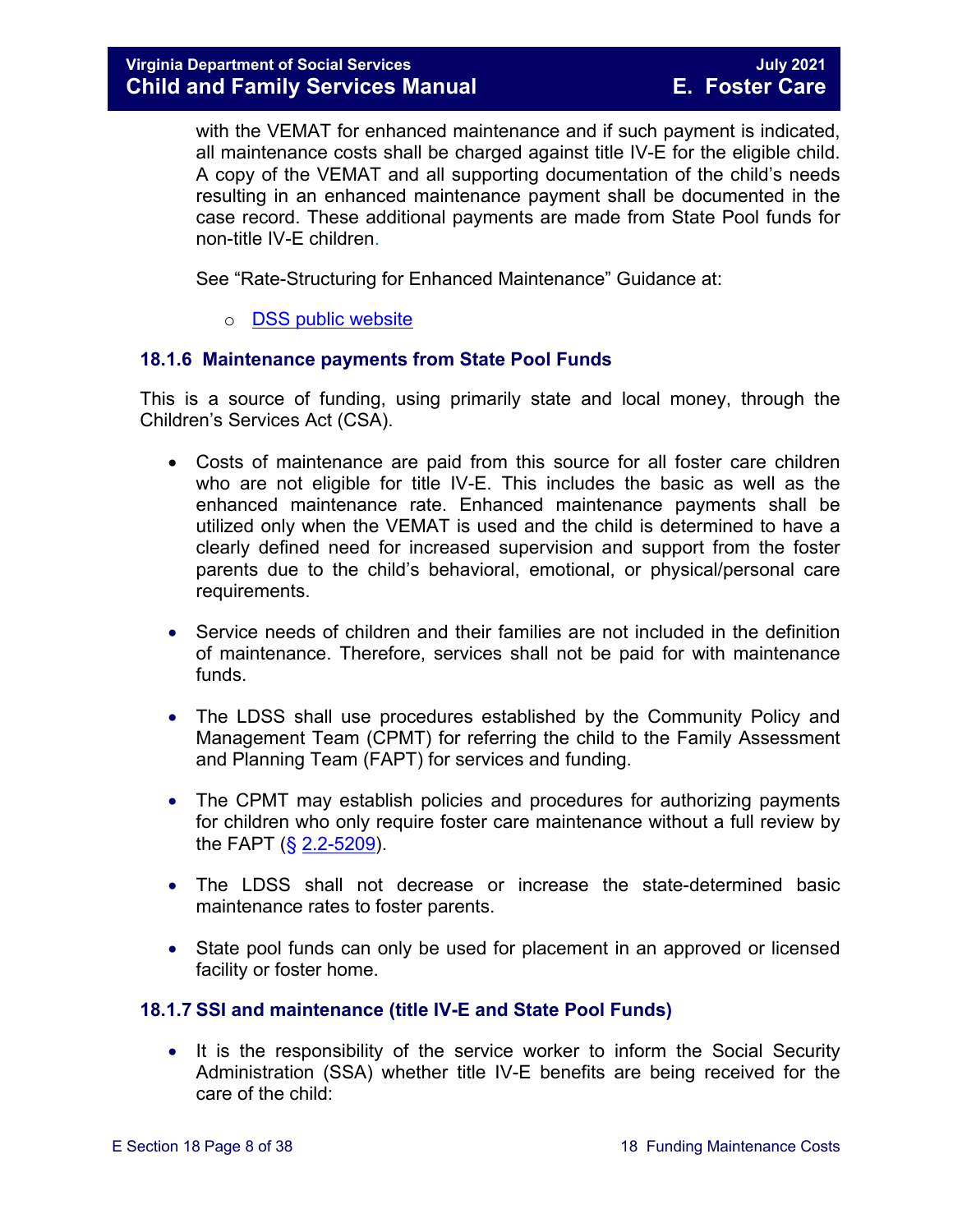- o At the time of application for Social Security benefits; or
- o When the LDSS becomes the representative payee for a child who is already receiving SSI.
- SSI benefits shall be reduced dollar for dollar by the amount of title IV-E funds actually received for the child. A title IV-E eligible child does not have to receive a title IV-E payment. The LDSS may choose to receive only the SSI payment to cover the costs of the child's care.
- SSI benefits are not reduced for children whose maintenance is paid from state pool funds.
- If a title IV-E eligible child is in a residential facility where the monthly maintenance rate is greater than the SSI payment, the LDSS should use title IV-E benefits to pay for maintenance. If title IV-E funds are used, the service worker shall immediately, **within two (2) business days**, notify the SSA to suspend the SSI payment. If a child returns to a foster home, the service worker shall evaluate and determine which funding option is most beneficial for the child and inform the SSA of the change in placement and maintenance rate **within two (2) business days** if SSI benefits are to be reinstated.
- When a child enters a Medicaid funded residential facility, the LDSS shall notify the SSA of the placement in order to ensure that the child's SSI benefits are reduced to appropriate levels. In some situations, the child may continue to receive full SSI benefits. For [additional information,](https://secure.ssa.gov/apps10/poms.nsf/lnx/0500520140) see Social Security Administration Online.

#### <span id="page-8-0"></span>**18.1.8 Documenting maintenance payments in OASIS**

With the introduction of OASIS 3.12, the funding screen has been tabbed into three separate screens including Basic Maintenance, Additional Maintenance, and IL Stipend.

Eligibility was formerly referred to as Program Category and is the category from which funding is obtained. Foster children will either be IV-E or CSA funded.

The Date Effective is the date a payment began. The End Date is the date when the payment ended.

The Source of Payment is the source from which funding is paid. This could be IV-E, CSA, or Local Funds. The selection of none indicates no monies are being paid out for the child.

The Basic Maintenance Payment is the monthly/daily maintenance amount paid to the placement provider to assist the caretaker in providing for the child's basic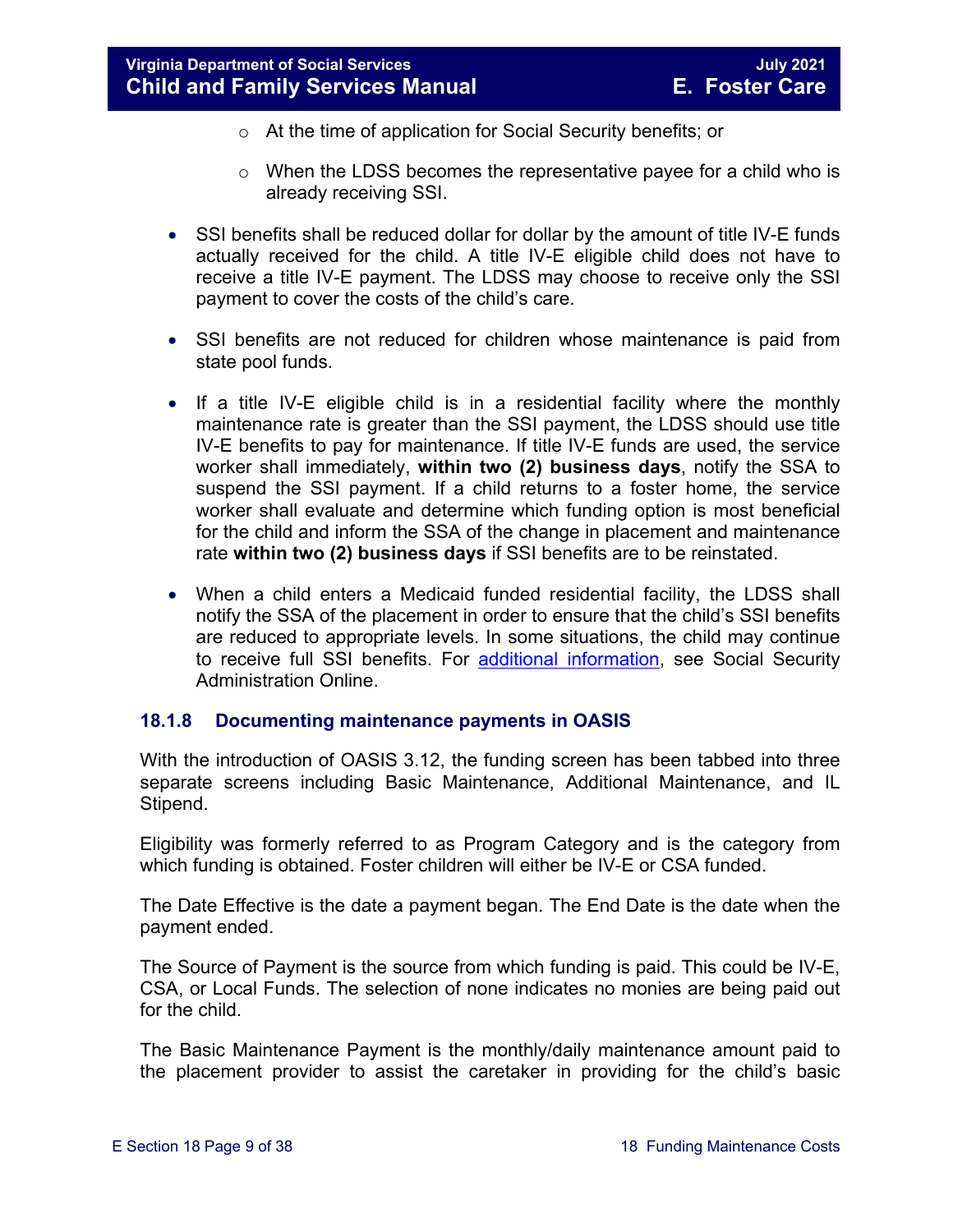needs. This will be a monthly rate for payments to foster home placement providers and a daily rate for congregate care providers.

The basic maintenance tab is used to record the Eligibility Determination (program category), source of maintenance payment, amount of the basic maintenance payment, effective date and end date for each child in foster care.

Maintenance for a child newly placed in foster care is initially paid from the CSA state pool funding source until the child's eligibility for title IV-E has been determined. If the child is determined to be eligible for IV-E State pool funds expended for maintenance during the determination process shall be reimbursed by title IV-E funds except for any period where the provider was not fully approved.

If the child remains funded by CSA, then CSA shall remain the "eligibility determination" and the "source of maintenance payment" on the Funding screen

The worker should indicate receipt of other resources including: Child Support, SSA, SSI, title IV-A TANF, and other. The worker should indicate if the child is eligible for title XIX (Medicaid) and if the child is eligible for Medicaid Treatment Foster Care or Medicaid Treatment Residential. Even if an LDSS initially pays for a child out of CSA and then reimburses CSA out of SSI, the LDSS should choose the resource that ultimately pays for maintenance as the funding source.

The additional maintenance tab is used to record enhanced maintenance payments or any additional costs paid to a residential facility above and beyond room and board for additional daily supervision. Like the Basic Maintenance tab, the Additional Maintenance tab records the Eligibility Determination (program category), source of additional maintenance payment, amount of the additional maintenance payment, effective date and end date. These payments can be enhanced maintenance as determined by the VEMAT (monthly rate) or can be additional residential costs related to supervision of the child (daily rate).

The service worker is responsible for updating the funding screen every time the child's source of payment changes.

The child may become temporarily ineligible for title IV-E payments. For example, title IV-E payments cannot be made to a provider which is provisionally approved. However, a provisionally approved placement in which the child is placed may become fully approved again. As of the first date of the month in which the facility is fully approved, title IV-E payments could be made again as long as no other conditions had changed. When title IV-E payments can be made again, no new title IV-E determination is required. The conditions that make it permissible to use title IV-E funding again shall be documented in the OASIS case record on the contacts screen. Not all conditions are able to be corrected. If the child loses eligibility for payment due to a condition that is not corrected or able to be corrected, no title IV-E funds may be used.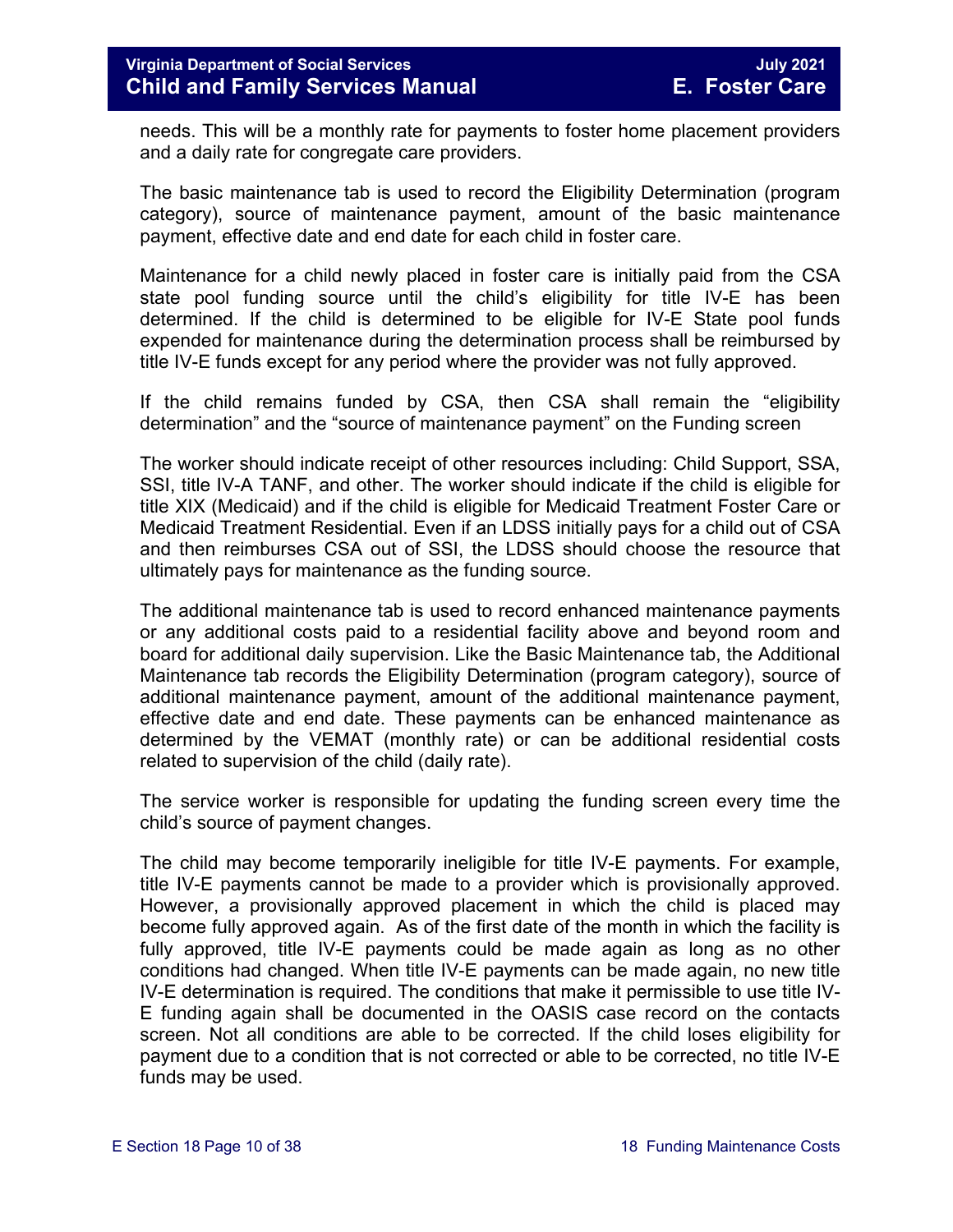For additional information on what to include in the OASIS Funding screen on this topic, workers are referred to the "Help" section of OASIS.

# <span id="page-10-0"></span>**18.2 Paying for enhanced maintenance (VEMAT guidance)**

#### <span id="page-10-1"></span>**18.2.1 Rationale and purpose of enhanced maintenance**

Maintenance payments are provided to assist in meeting the basic needs of a child. Enhanced maintenance payments are available when a child has a clearly-defined need that requires the parent to provide increased support and supervision due to the child's behavioral, emotional, or physical/personal care requirements. When children first enter foster care, it is expected that their needs may be higher due to the circumstances that led to the child's removal and the impact of the removal itself. However, as the child stabilizes in the foster home and the child's needs are met consistently over time, it is expected that the child's on-going need for support and supervision would decrease, and therefore the VEMAT score would decrease with subsequent reassessments. Virginia's practice of providing basic and, when applicable, enhanced maintenance payments to foster or adoptive parents is consistent with federal law and regulation.

The Virginia Children's Services Practice Model and the CSA emphasize the Commonwealth's focus on a "child-centered, family-focused, community-based" system of care. Providing financial support for children in foster care and adopted from the foster care system is consistent with this emphasis by keeping the unique needs of the child in the forefront of financial support decisions. A child's needs are best met through the unconditional support of caring adults. Supplemental supports may include the provision of services to the child and family, the provision of enhanced maintenance, or both.

For children in foster care, the purpose of the Virginia Enhanced Maintenance Assessment Tool (VEMAT) is to assess the child's behavioral, emotional, and physical/personal care needs to determine if an enhanced maintenance payment is necessary to ensure the safety and well-being of the child. Understanding the needs of the child in each of these domains is not unique to the administration of the VEMAT but is based on and part of the over-all casework process. Administering the VEMAT should be integrated into case management, using the knowledge about the child gained through all interactions between the ongoing service worker, the child, the family, other individuals knowledgeable about the child, and other service providers. This increases the likelihood that the information discussed in the VEMAT meeting is already the subject of ongoing planning. Specifically:

• The monthly face-to-face contact with the child conducted by the service worker for children in foster care and those awaiting finalization of adoption, affords an opportunity for ongoing, quality assessments of the child's adjustment to the home, service and case planning needs, and anticipated needs. Service workers are encouraged to use the [Monthly Worker Visit](https://fusion.dss.virginia.gov/Portals/%5Bdfs%5D/Files/Foster%20Care/Job%20Aids%20%26%20Resources/Monthly%20Worker%20Visit%20Checklist.pdf)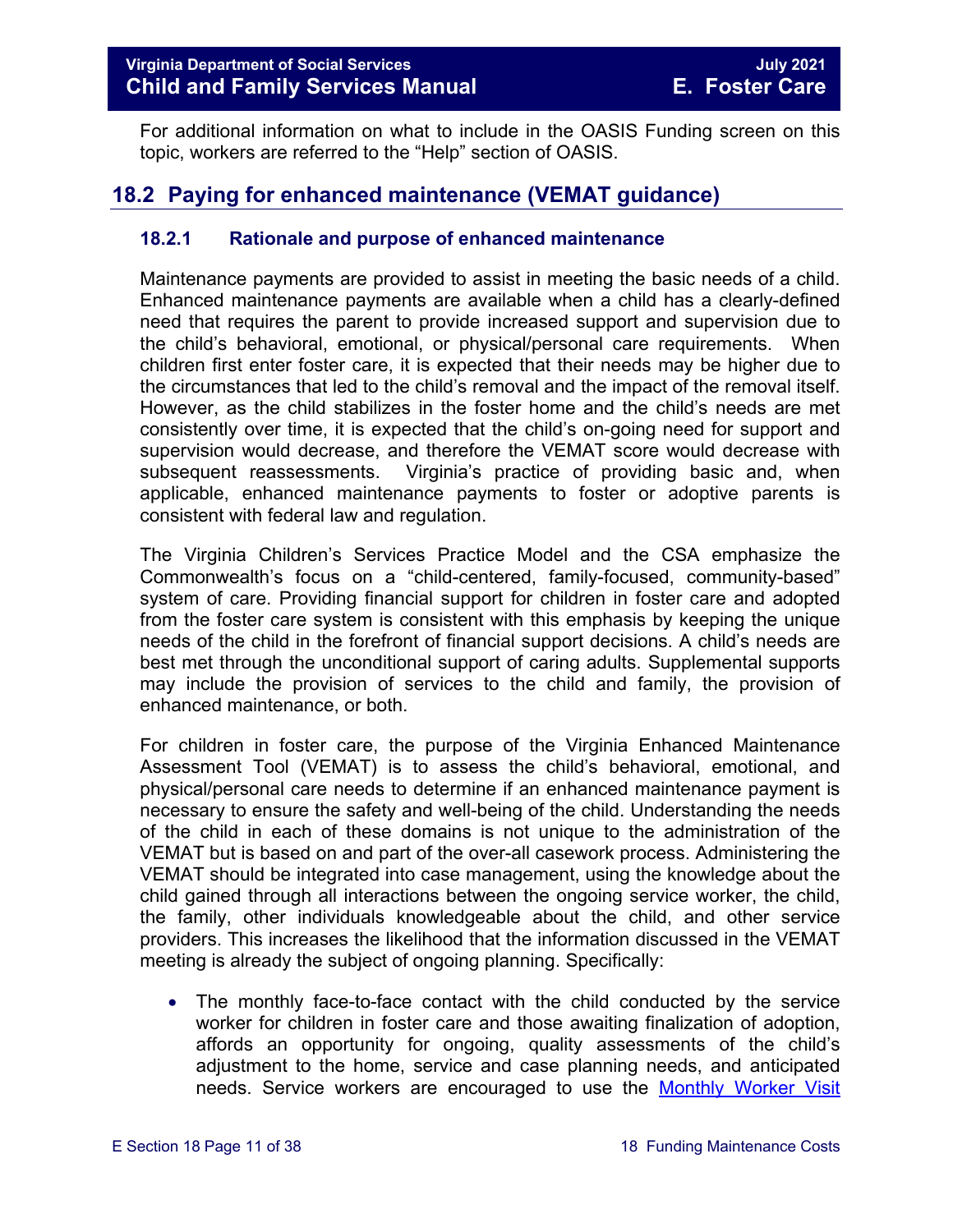[Checklist](https://fusion.dss.virginia.gov/Portals/%5Bdfs%5D/Files/Foster%20Care/Job%20Aids%20%26%20Resources/Monthly%20Worker%20Visit%20Checklist.pdf) to make these contacts meaningful. Service workers should also use these contacts to talk with the foster and the adoptive parents about the child, his strengths, changes in behavior, and services being provided to the child and family.

- Regular and frequent contact with the foster or adoptive parent is an opportunity to discuss children's needs, concerns the foster or adoptive parent may have related to the child, and ways in which the parent may identify and use the child's strengths to improve behavior. These visits should serve as opportunities to provide training and for the worker to proactively consider what the child and foster or adoptive parent may need to ensure the child's safety, maintain the placement and improve the child's over-all wellbeing.
- Service workers' contacts with the LCPA and other service providers through regular communication (e.g., in person, by phone, and through regular progress reports) is also a mechanism for assessing ongoing progress and anticipating other needs of the child which may require either new, or a change in, service provision or a need for additional support for the child to be provided by the foster or adoptive parent.

For children being adopted and assessed for adoption assistance, see [Section 2](https://fusion.dss.virginia.gov/Portals/%5Bdfs%5D/Files/Adoption/Guidance/2020/section_2_adoption%20assistance.pdf) of Chapter F, Adoption, in the Child and Family Services Manual.

#### <span id="page-11-0"></span>**18.2.2 The Virginia Enhanced Maintenance Assessment Tool (VEMAT)**

#### **18.2.2.1 General guidelines for use of the VEMAT**

- The LDSS shall ensure that the VEMAT is administered in a fair and accurate manner in accordance with the guidance throughout this section and is consistent with the training provided by the Department. LDSS that do not administer the VEMAT consistent with this guidance are subject to fiscal paybacks using local only funds.
- LDSS are responsible for ensuring the child-specific team as discussed in this guidance is assembled and used in the administration of the VEMAT.
- Title IV-E and state funds shall only be claimed for enhanced maintenance payments when the LDSS uses the VEMAT to determine the need for and amount of enhanced maintenance. (The only exception is adoption assistance payments for enhanced maintenance determined prior to October 1, 2009. [See Section 2.3.1 of Chapter F,](https://fusion.dss.virginia.gov/Portals/%5Bdfs%5D/Files/Adoption/Guidance/2020/section_2_adoption%20assistance.pdf)  [Adoption,](https://fusion.dss.virginia.gov/Portals/%5Bdfs%5D/Files/Adoption/Guidance/2020/section_2_adoption%20assistance.pdf) in the Child and Family Services Manual).
- LDSS are responsible for maintaining appropriate documentation in the child's case record to support the rating category. Examples include but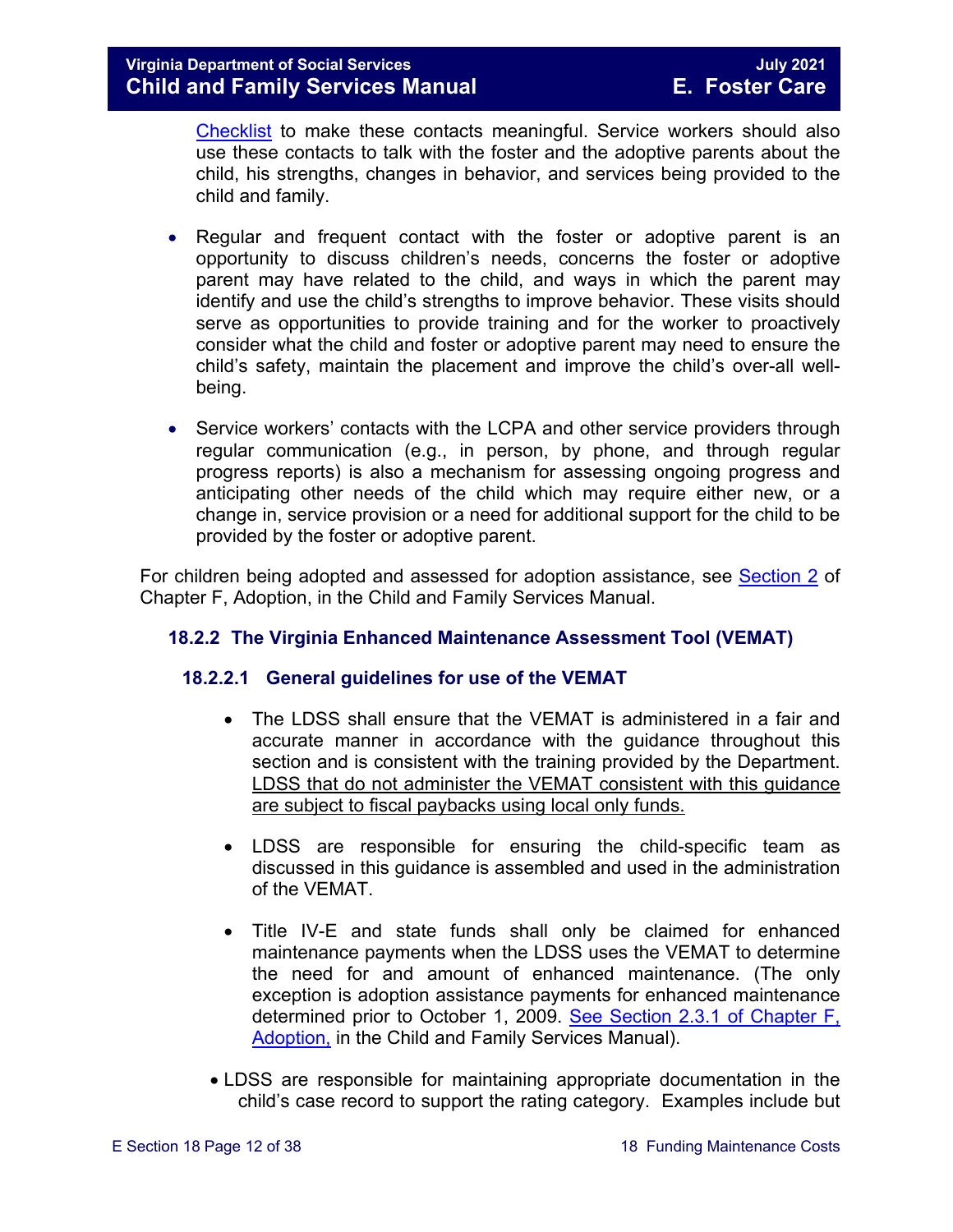are not limited to: formal recommendations for interventions from the child's therapist/psychiatrist/psychologist, critical incident reports, foster parent's log of behaviors/interventions, home care plan (physical therapy, occupational therapy, etc.), terms of probation, etc.

- LDSS benefit programs specialist shall have access to all documentation necessary to ensure that enhanced maintenance paid out of title IV-E funds complies with federal title IV-E eligibility requirements and this guidance. These documents shall include a hard copy of the completed web based VEMAT tool.
- The VEMAT shall be used by the LDSS for any child placed in treatment foster care (TFC) homes.
- LDSS may also use the VEMAT for children placed in their non-TFC homes. If the LDSS chooses to use the VEMAT for children placed in their non-TFC homes, all related requirements as described in subsequent sections of this guidance document shall be followed. The VEMAT shall be used for all eligible children. (That is, the VEMAT shall not be used for some eligible children but not used for others). Eligible means that the child has demonstrated evidence of a behavioral, emotional and/or physical/personal care need that may warrant the receipt of enhanced maintenance.
- If the LDSS believes that the child is ineligibile for enhanced maintenance, this needs to be documented in OASIS.
- Any time the LDSS makes payments to foster or adoptive parents for additional daily supervision and support for the child, regardless of what the payments are named, the LDSS shall use the VEMAT. If the VEMAT is not used, the LDSS shall use local-only funds for the payments.
- The VEMAT shall be applied consistently for all children regardless of a child's maintenance funding source (e.g., title IV-E, CSA, etc.). That is, the LDSS shall not apply the VEMAT for children funded under title IV-E but choose not to use the VEMAT for children funded by CSA.
- Enhanced maintenance payments made to foster parents for a specific child may increase or decrease over time based on changes in the child's needs as reflected by changes in the child's VEMAT score.
- Enhanced maintenance payments for children in foster care are to be paid exactly as directed by the score on the VEMAT. When administering the VEMAT, the rater and child specific team shall consider the services provided to the child that reduce or eliminate any direct additional supervision or support provided to the child by the foster parent and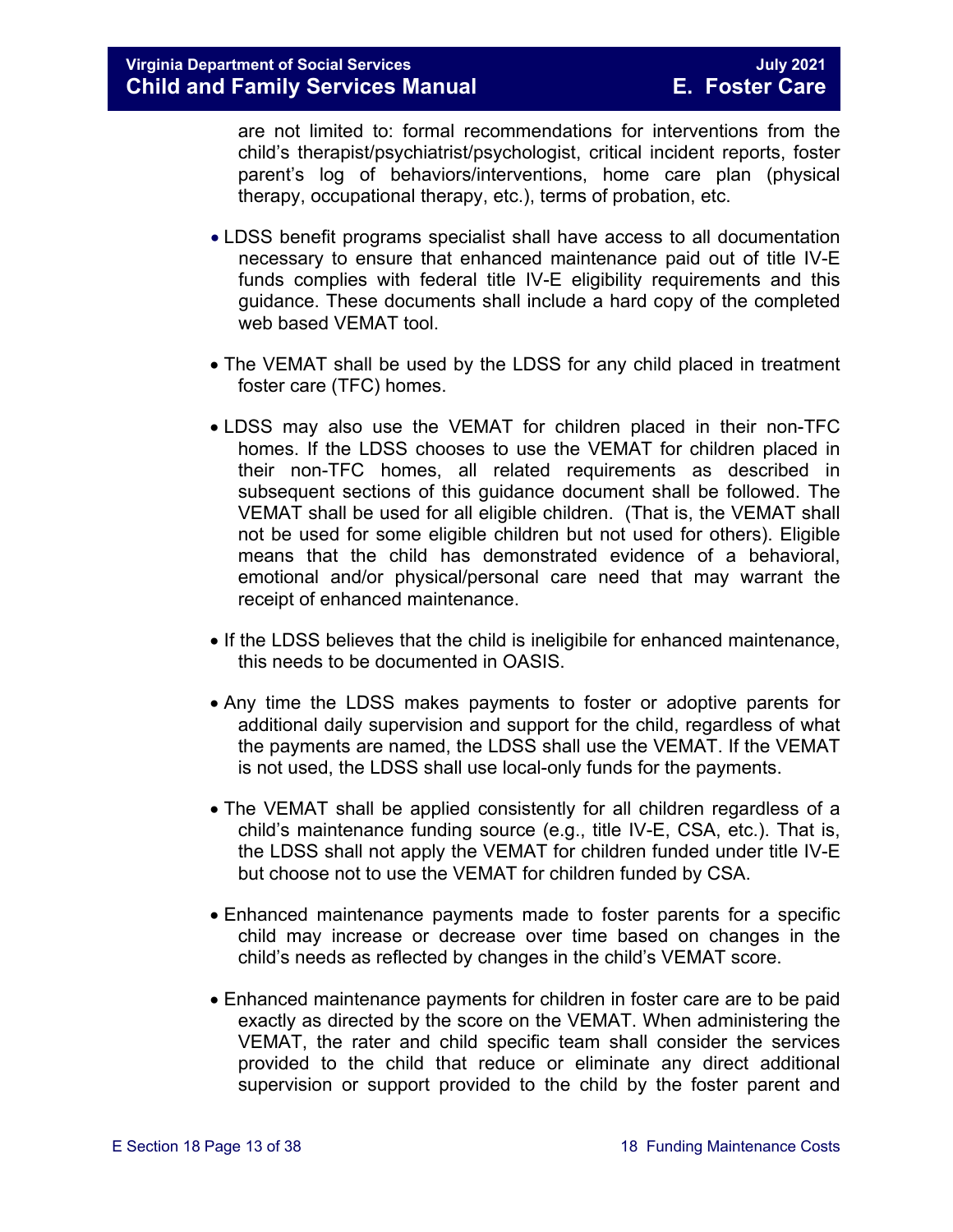reduce the enhanced maintenance payment based on these services [\(22 VAC 40-221-25\)](http://leg1.state.va.us/cgi-bin/legp504.exe?000+reg+22VAC40-221-25).

- Enhanced maintenance payments shall not be reduced at the discretion of the LDSS or based on other services the family receives (e.g., child care services).
- LDSS shall provide a copy of the VEMAT including the amount of enhanced maintenance payments made to the foster parents to the local FAPT.
- LDSS should notify foster or adoptive parents in writing of any rate changes to VEMAT payments. The Financial Agreement should also be updated to reflect the changes (see [Section 18.1.4\)](#page-3-1).

#### **18.2.2.2 The VEMAT rating categories structure**

The VEMAT consists of a series of items (i.e., characteristics) that are used to identify a child's needs in three (3) domains: emotional care needs, behavioral care needs, and physical/personal care needs.

- Under each domain, four (4) categories exist under which a child's identified characteristics are rated. These categories are "not applicable," "minimal," "moderate," or "severe."
- "Not applicable" means the characteristic either does not occur or occurs occasionally and is responsive to intervention. Evidence that a characteristic exists (e.g., an act of aggression) is not sufficient for the characteristic to be rated in a category above "not applicable."
- "Minimal" means the characteristic occurs occasionally and requires occasional intervention.
- "Moderate" means the characteristic occurs frequently and requires occasional intervention.
- "Severe" means the characteristic occurs frequently and requires frequent intervention.

These rating categories are used as the basis for determining the child's behavioral, emotional, and physical/personal care characteristics in each domain. In determining a rating of not applicable, minimal, moderate, or severe, the team shall consider if the child's characteristics are:

• Appropriate for the child's age group or developmental level. Developmental delays are considered to be any significant lag in a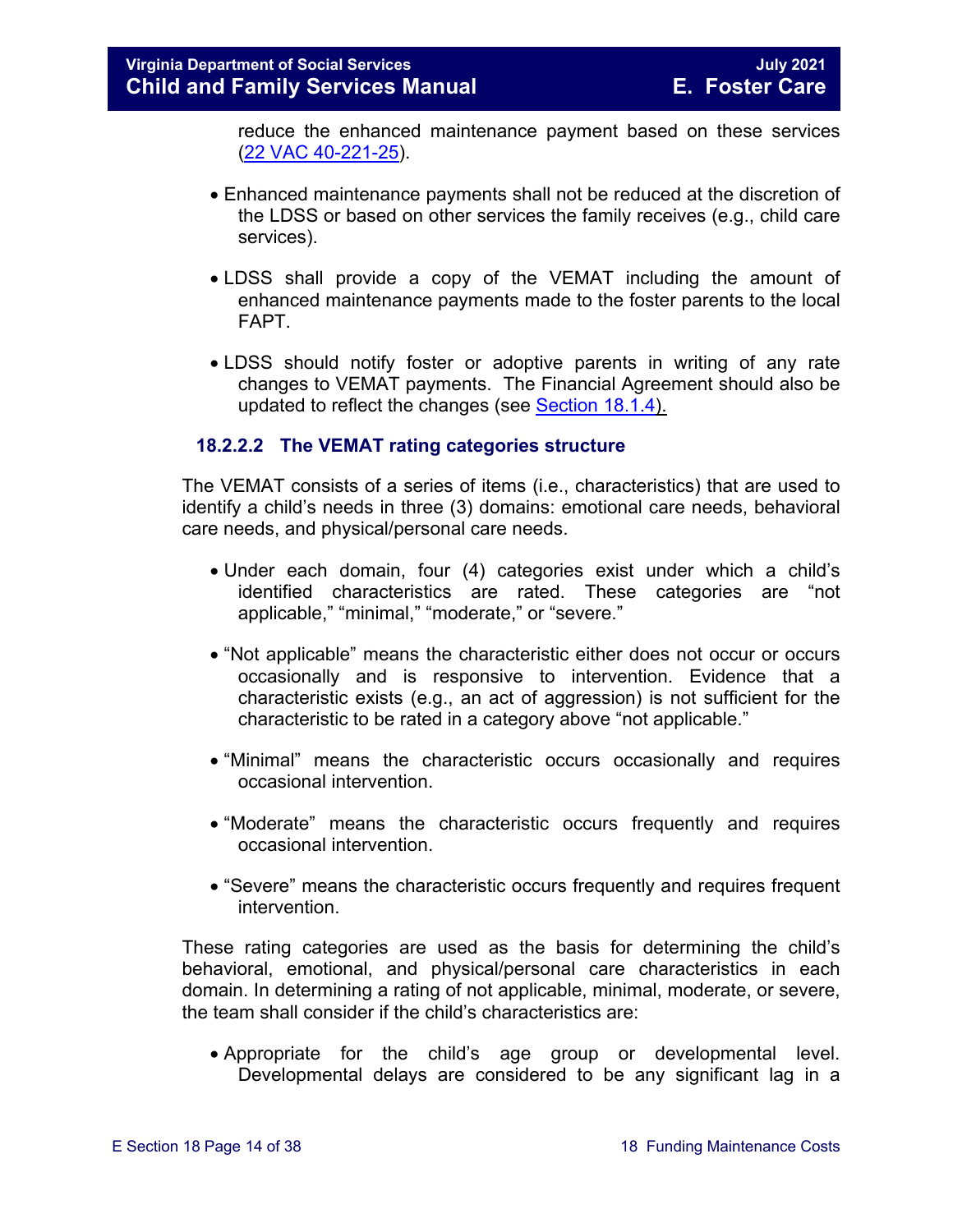child's physical, cognitive, behavioral, emotional, or social development in comparison to norms.

- Not be due to a short-term condition (e.g., recent move from one placement to another; new prosthetic device; recovery from surgery).
- Clearly documented in terms of the frequency, duration, and intensity of the characteristic and the need for foster parent intervention.

The frequency, duration, and intensity of a characteristic shall be considered when describing the child's characteristics.

- Frequency is defined as the rate of occurrence or how often an event repeats itself over a set amount of time. A frequent occurrence is the fact of happening often or regularly at short intervals.
- Duration is defined as the period of time that something lasts or exists, continuance or persistence in time, or a period of existence or persistence.
- Intensity is defined as: the strength, power, force, or concentration of something.

To select the category that best describes the child's characteristics in each domain, the team shall consider the frequency, duration, and intensity of the characteristic.

- "Not applicable" means the characteristic either does not occur or occurs occasionally and is responsive to intervention. The frequency of occurrence of the characteristic is low, the duration is short-lived, and the intensity is weak. The child either self-corrects or the need for intervention is infrequent and the child responds promptly to redirection.
- "Minimal" means the characteristic occurs occasionally and requires occasional intervention. The frequency of occurrence of the characteristic is low, the duration is short-lived, and the intensity is weak. The need for intervention is infrequent and the child responds with little opposition to intervention.
- "Moderate" means the characteristics occurs frequently and requires occasional intervention. The frequency of occurrence of the characteristic is high, but the duration is short-lived or the intensity is weak. The need for intervention is infrequent and the child responds with little opposition to intervention.
- "Severe" means the characteristics occurs frequently and requires frequent intervention. The frequency of occurrence of the characteristic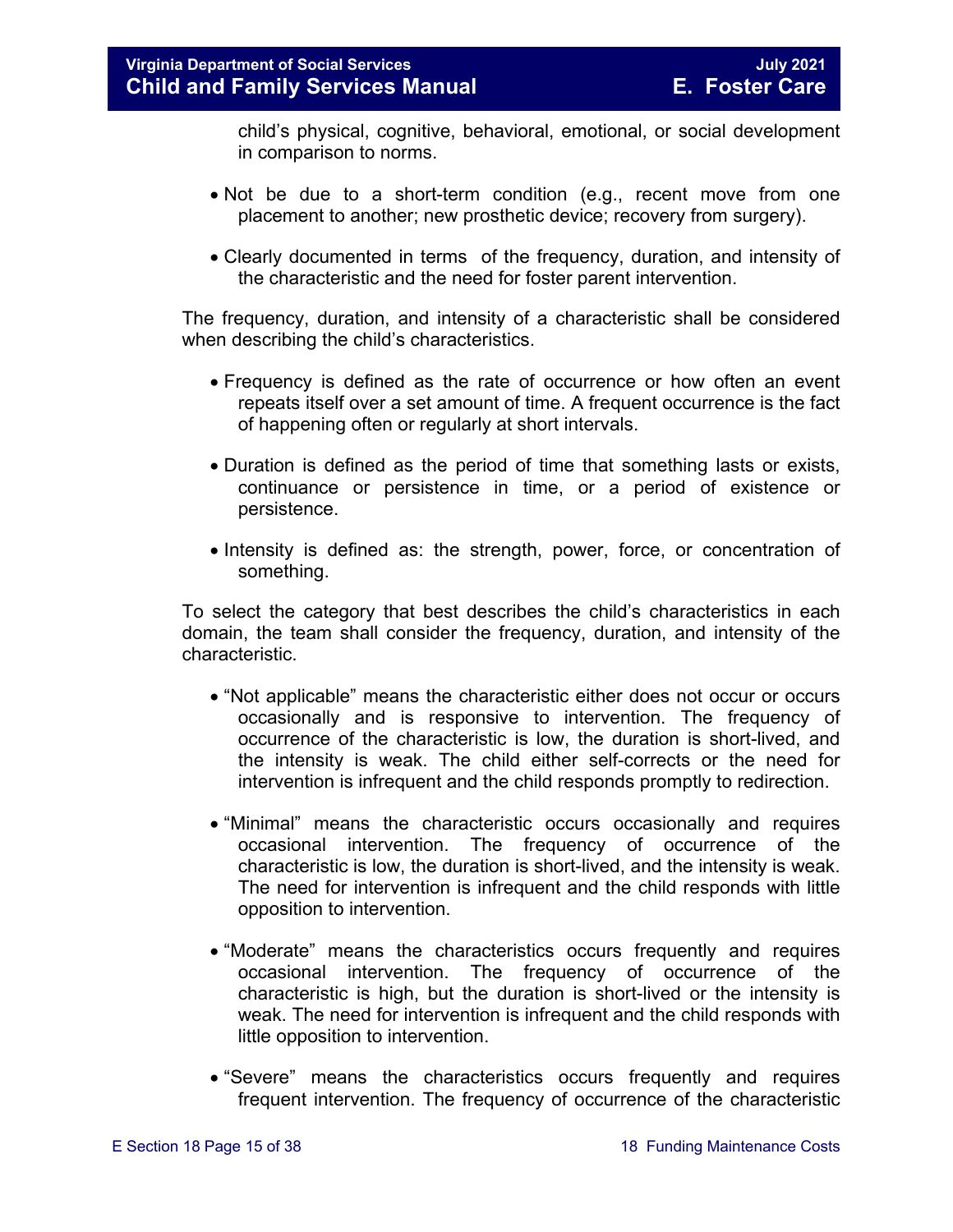is high, the duration is ongoing, and the intensity is strong. The need for intervention is frequent and the child requires additional assistance and time to respond to intervention.

Points are assigned under each domain as applicable. Each domain may score  $0 - 4 - 8 -$  or 12 points based only on the highest category (N/A, mild, moderate, or severe) that receives points.

No more than a total of 12 points may be assessed for each domain with the exception of the physical/personal care domain (see below). The maximum total points that may be assessed across all three domains is 36. The number of characteristics required to accrue points in each category is listed on the VEMAT.

- The physical/personal care domain alone may result in a total score of 24 or 36 points when:
	- o A child presents with characteristics indicating catastrophic physical needs.
	- $\circ$  The child's scores in the emotional and behavioral domains are N/A.
	- $\circ$  Two (24 points) or three (36 points) items are checked as severe in the physical/personal care domain.

The applicability of each item in each category shall be considered, beginning with the mild, then moderate, and finally severe categories. Items are checked based on the description that most closely meets the identified characteristics of the child. If items for the same characteristic are checked in more than one category (e.g., the item for "impulsive, distractible, or hyperactive behavior" is checked in both the minimal and moderate categories), the "mild" category will be disregarded and the automated VEMAT tool will compute the total score per domain based on the highest category checked (see the [VEMAT Users Guide](https://fusion.dss.virginia.gov/Portals/%5bDIS%5d/Files/VEMAT_User_Guide_2016.pdf?ver=2018-12-03-141108-183) on the DSS internal website).

#### <span id="page-15-0"></span>**18.2.2.3 How the VEMAT is administered**

- The VEMAT shall be administered by a child-specific group or team of individuals who know the particular child being assessed.
- The team shall include at a minimum, the caseworker(s), caregiver, and the individual who completed Departmental training to administer the **VFMAT**
- The team shall review current documentation of the child's behaviors to establish the intensity, duration, and frequency of needs that require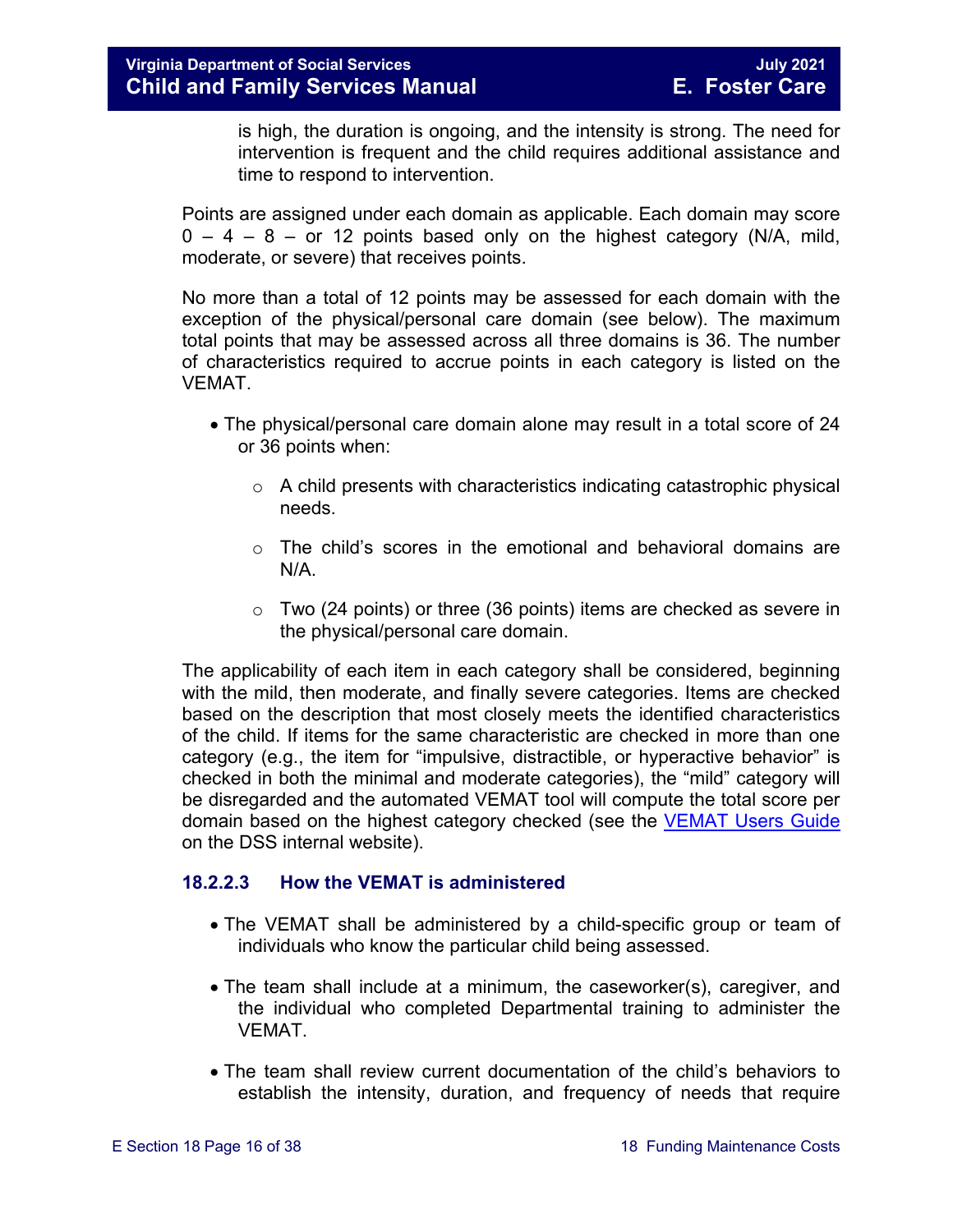foster parent intervention above and beyond what is expected for a child that age. [See section 18.2.2.1.](#page-11-0)

- Other individuals with knowledge of the child shall be invited to participate in the meeting or provide input about the child's needs. This may include family members, other significant individuals in the child's social support network, and other providers.
	- o Individuals who do not have first-hand knowledge of the child and cannot contribute to a discussion of the child's strengths and needs, overall functioning, and behavior over time shall not be included in the meeting. The only exception to this is when the VEMAT is completed in the FAPT meeting.
	- o The meeting held to score the VEMAT shall be child-specific and focus on the child's demonstrated and documented behavioral, emotional, or physical/personal care needs.
	- $\circ$  Teams shall meet in ways that meet the needs of the participants in order to provide input regarding the child's needs. Face-to-face meetings should be held although phone or video conferencing meetings may be used when a face-to-face meeting is not feasible. LDSS are strongly encouraged to be creative and flexible to obtain the most input possible regarding a child's characteristics relevant to the need for enhanced maintenance.
	- $\circ$  All individuals participating in the meeting shall be given written notice of the meeting (by email, fax, or letter) five (5) or more business days before the meeting.
		- If sent by email, the email "delivery receipt" option serves as verification that the notice was sent within required time frames.
		- If the foster or adoptive parent is approved and is under the auspices of a LCPA, a copy of the written notice should be sent to the LCPA worker. If sent by email, the "delivery receipt" option should be used as verification that the notice was sent within required timeframes. Notice may also be sent by fax. The fax receipt is verification of compliance with notification time frames.
		- If notice is sent by mail, the LDSS should send such notice a **minimum of seven (7) days** from the date of the meeting to ensure participant notification within required time frames.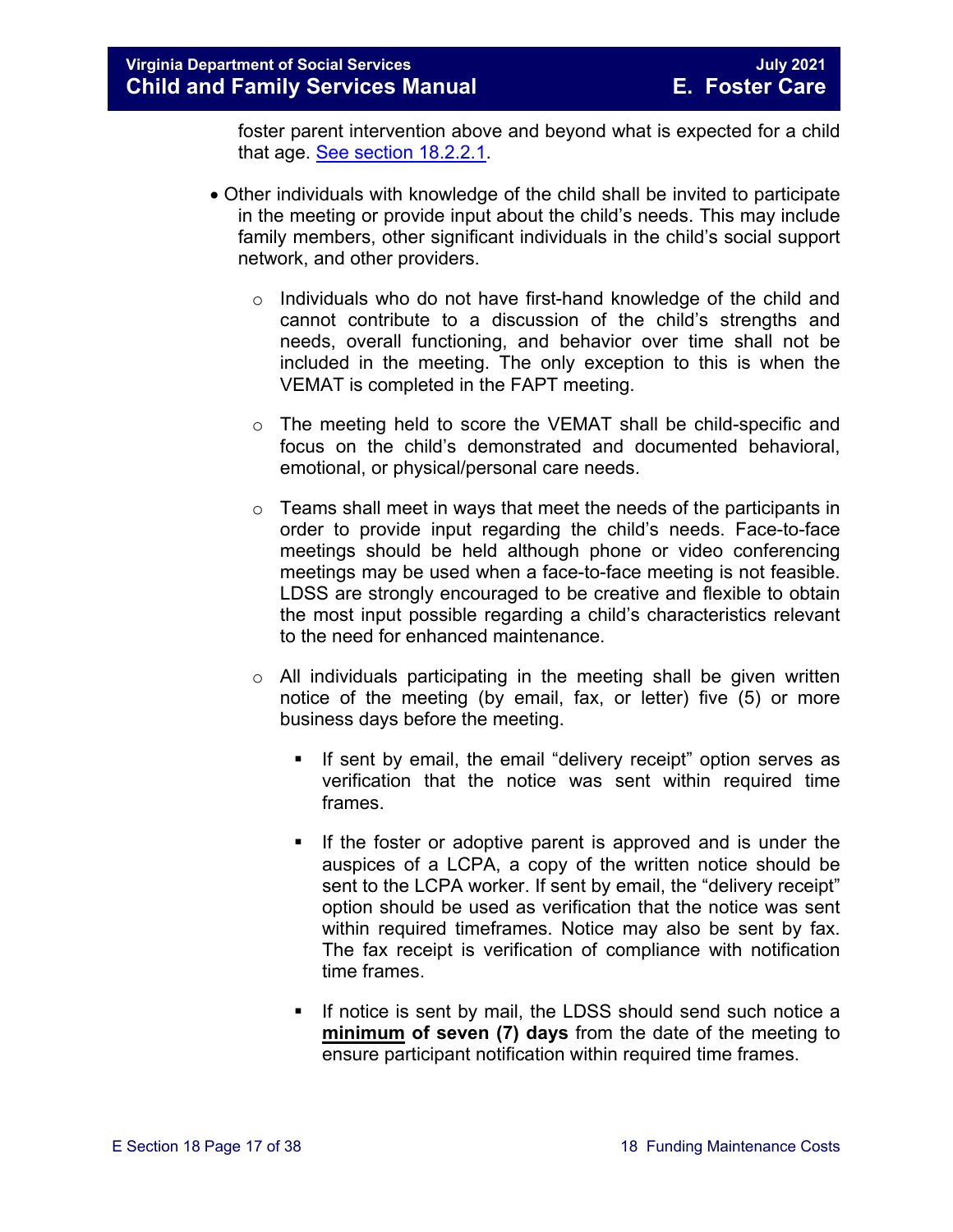- Service workers are encouraged to call the foster or adoptive parent directly to ensure they are notified of the meeting. Such notification should be documented in the "contacts" section of the OASIS case file.
- The written notice shall include a description of information the attendees should bring to the meeting, the date, time, and location of the meeting and instructions for rescheduling the meeting if necessary (see sample template [VEMAT](https://fusion.dss.virginia.gov/Portals/%5BDIS%5D/Files/032-05-0393-00-eng.xls)  [Notification Letter](https://fusion.dss.virginia.gov/Portals/%5BDIS%5D/Files/032-05-0393-00-eng.xls) on the DSS internal website.
- o The VEMAT meeting may be held **without the five (5) business days notice** only if the caregiver agrees and the rater has all documentation needed to review the child's needs.
- o LCPA staff who are closely involved in supervising the care of the child by the TFC parent are key informants regarding the child. Their involvement on the child-specific team is a critical aspect of ensuring that individuals knowledgeable of the child's behavior are involved. LCPA staff's active involvement in the VEMAT meeting should be sought. At a minimum, written input from the LCPA shall be included in the VEMAT meeting.
- o Written input should also be collected from service providers or additional individuals who have information on the child's behavioral, emotional, physical, and personal care needs, but who are unable to attend the meeting. Obtaining written input in this manner is not ideal as it limits discussion but, if provided, should be considered along with the information provided by the individuals attending the meeting.
- o The use of a team is critical to completing the VEMAT in as unbiased and inclusive manner as possible to facilitate the best possible decision for the child. It is the team's job to describe and discuss the child's characteristics in measureable ways (e.g., frequency, intensity, and duration of the characteristic or behavior; severity, onset, and relevance to the child's age and developmental level).
- o When a child is transitioning to a foster home from residential care or is new into the foster care system, the LDSS shall (unless the VEMAT was administered prior to placement change) place the child in the foster home, pay the emergency maintenance amount, and conduct the VEMAT within 60 days of the placement.
	- The emergency payment shall be prorated, starting on the first day the child enters the foster home.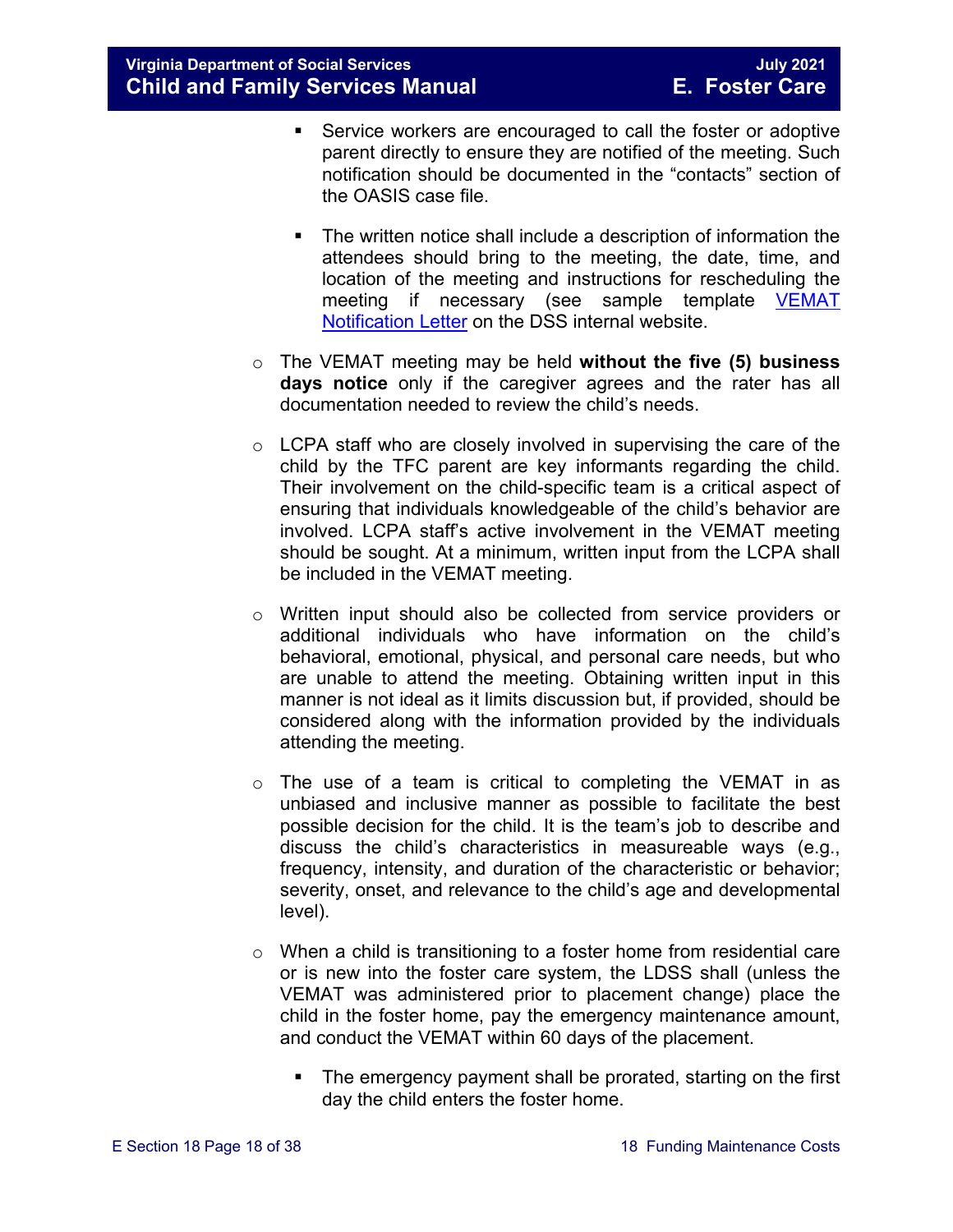- The VEMAT shall be conducted within 60 days of the date the child enters the home. Any change in the enhanced maintenance amount shall begin on the first day of the subsequent month. NOTE: 60 days is interpreted to mean 60 calendar days from the time the child enters the home through the end of the month in which the  $60<sup>th</sup>$  day falls (e.g. a child's  $60<sup>th</sup>$  calendar day is June 15<sup>th</sup>. The VEMAT, with all required signatures, must be completed no later than June  $30<sup>th</sup>$ ).
	- If the LDSS does not conduct the VEMAT within the stated definition of 60 days (the end of the month in which the  $60<sup>th</sup>$  day falls), local-only funds shall be used from the first of the month following until the VEMAT is completed. The basic maintenance payment shall continue to be paid by title IV-E or CSA, based on the child's title IV-E eligibility status.
	- **If the VEMAT is not completed due to the foster** parent not participating in the VEMAT as agreed upon, no emergency or enhanced maintenance payment shall be payable. The LDSS shall continue to attempt to arrange for the VEMAT administration and make diligent efforts to work around the issues that prevented the foster parents from participating. Once the VEMAT has been administered, any enhanced maintenance shall go into effect on the first day of the subsequent month. No retroactive payments shall be made.
- o The emergency VEMAT payment shall only be utilized when a child is first entering care or transitioning from a higher level-of-care placement. When a change in placement is made from one foster home to another regardless of whether or not the home is with the same agency, it is not necessary to complete a new VEMAT unless there has been a significant change in the child's behavior that would indicate a need to reassess for additional enhanced maintenance.
	- A change in placement is not considered a reason to make an emergency VEMAT payment.
	- If the child is entering a foster home placement after having been placed on a trial home placement, the agency may use the prior VEMAT rate (if unexpired) or the emergency rate. The LDSS may assess that the emergency rate is warranted as the child was on a trial home placement between foster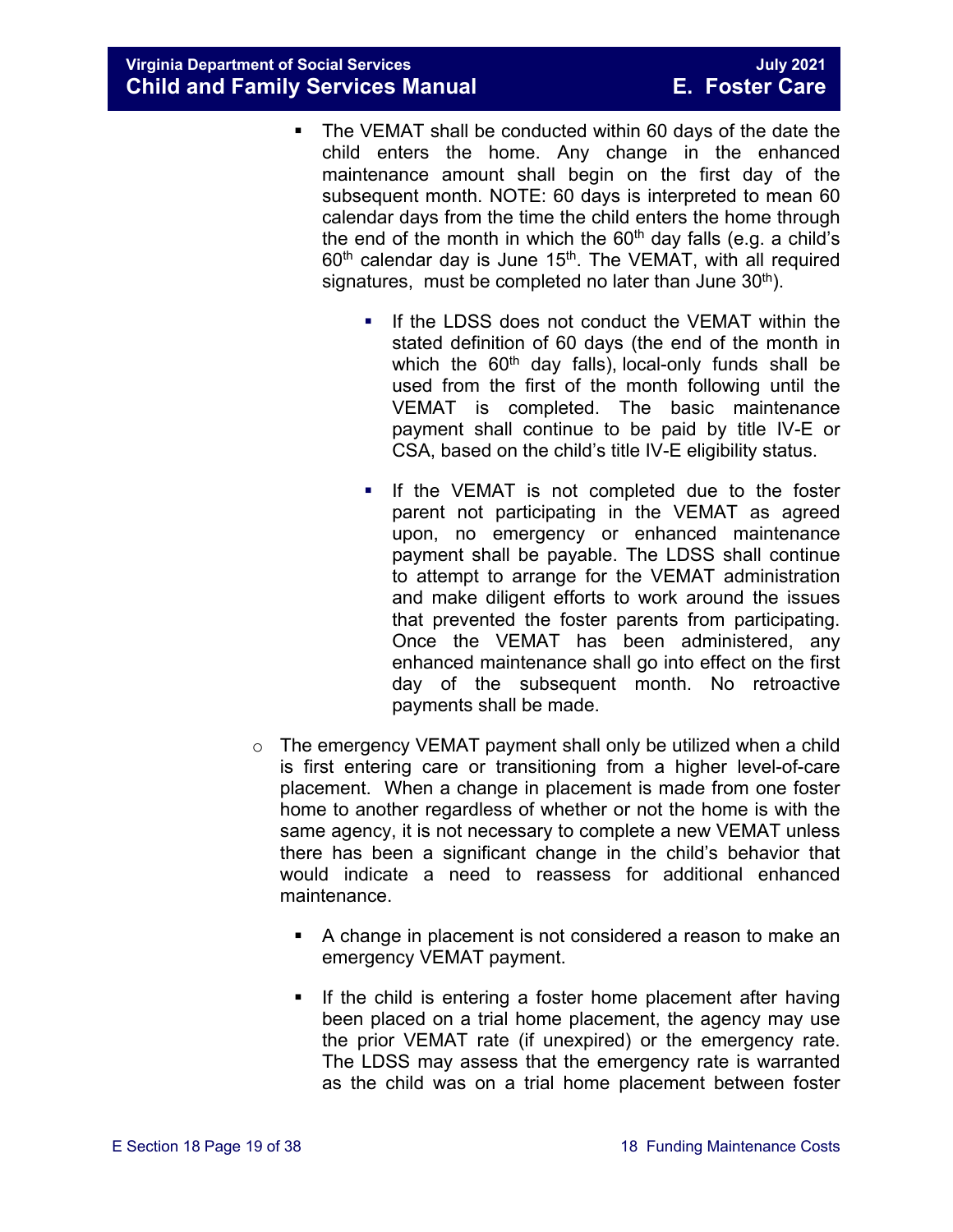home placements and may experience an escalation in behaviors due to a second removal.

- $\circ$  The date scheduled for conducting the VEMAT should be based on the foster parent and the case worker having ample time to experience and understand the child's strengths and needs. Worker's monthly (or more frequent) contacts with the child and observed interactions in the home are critical to the discussion of the child's needs.
- o A child's overall functioning should be considered within the context of the child's unique situation. Generally, a child's characteristics should be considered within the recent past (i.e., 30 days), but the child's known patterns of behavior which may not have been observed in the last 30 days should also be addressed. For example, if a behavior has not occurred for three (3) months (no running away while the child was in a locked facility) but it has relevance to the ongoing needs of the child (child has a history of running away), it should be considered in the VEMAT meeting.
- $\circ$  The completion date of the VEMAT is the date all required signatures are obtained. If any individuals participate by phone, the VEMAT rater shall write that person(s) name on the signature line in the VEMAT and note that they participated by phone. The effective date of payment is the first day of the following month.

#### **18.2.2.4 Completed VEMAT forms**

- The web-based version of the VEMAT shall be completed for all decisions about enhanced maintenance. VEMAT raters who do not have access to the web-based version may complete a paper copy. The LDSS shall transfer the paper copy results onto the web-based VEMAT **within five (5) business days** of the VEMAT meeting.
- The completed VEMAT shall be printed and placed in the child's foster care paper case record. **All supporting documentation shall be placed in the child's paper case record.**
- Benefit programs specialist shall have access to the completed VEMAT tool. Printed copies of the completed web-based version of VEMAT and all re-administrations shall be included in the eligibility file.
- A copy of the VEMAT should be provided to the LCPA for children in their homes **within ten (10) business days** of the meeting.
- A completed VEMAT should be "saved," which will then store the tool in the web-based system. Saved VEMATs are retrievable by the LDSS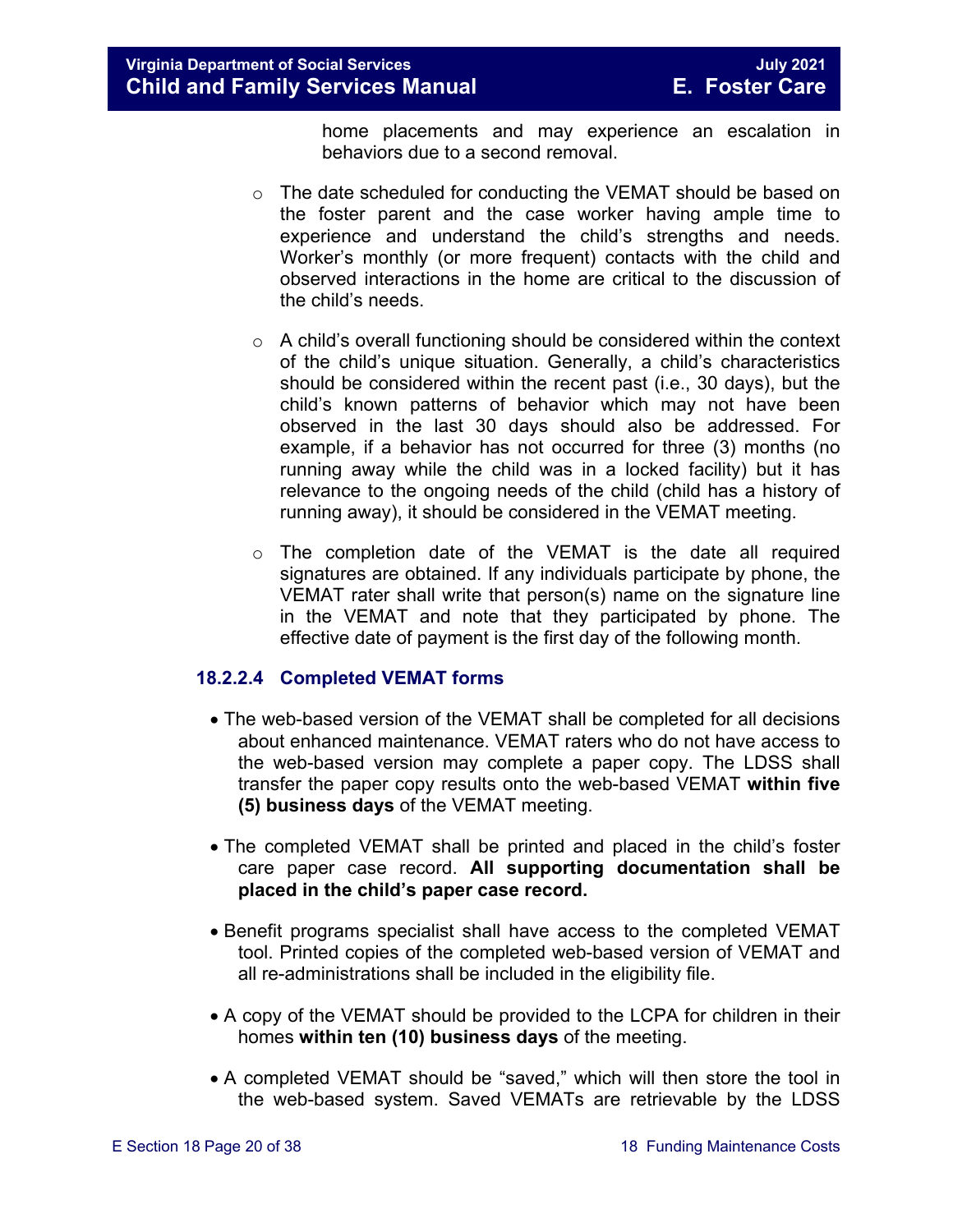unless the document is "closed." Once a VEMAT is "closed," the completed tool is no longer available for access by the LDSS. Completed VEMATs should remain on the system until the case is closed. For additional information about saving and closing a completed VEMAT, please refer to the [VEMAT User's Guide](https://fusion.dss.virginia.gov/Portals/%5BDIS%5D/Files/VEMAT_User_Guide_2016.pdf) on the DSS internal website.

#### **18.2.2.5 The VEMAT rater**

The VEMAT rater is an individual who has completed rater training through the Department according to a designated training curriculum.

VEMAT raters cannot be the child's caseworker, a caregiver, or LCPA staff. LDSS directors should not be VEMAT raters since they are the individuals to whom a request for a review would be made should a caregiver not agree with the VEMAT's findings.

VEMAT raters may be LDSS services staff (e.g., foster care, CPS, adoption, adult services) or members of other public child-serving agencies such as the Community Services Board staff or the CSA Coordinator. Individuals selected as VEMAT raters should possess the following skills and knowledge:

- Ability to facilitate a focused dialogue that uses all available information to identify the child's strengths and needs.
- Understanding of child development and norms for child and youth behavior, as well as the effects of abuse, neglect, and other trauma on childhood development.
- Understanding and discernment of the short and long-term impact of placement in foster care and subsequent events such as: a change in placement, the potential effect of events such as termination of parental rights, visitation with parents and other family members, a change in permanency goal, etc.
- Ability to use such information to determine whether the child's characteristics in each domain are within the expected developmental range; and ability to assume and maintain the role as final arbiter for making decisions about VEMAT ratings.

LDSS are encouraged to train as many qualified individuals as necessary as VEMAT raters and/or to share raters across jurisdictions to ensure that access to a qualified rater is never a barrier to administering the VEMAT.

Prior to conducting the VEMAT meeting, the rater is responsible for verifying that: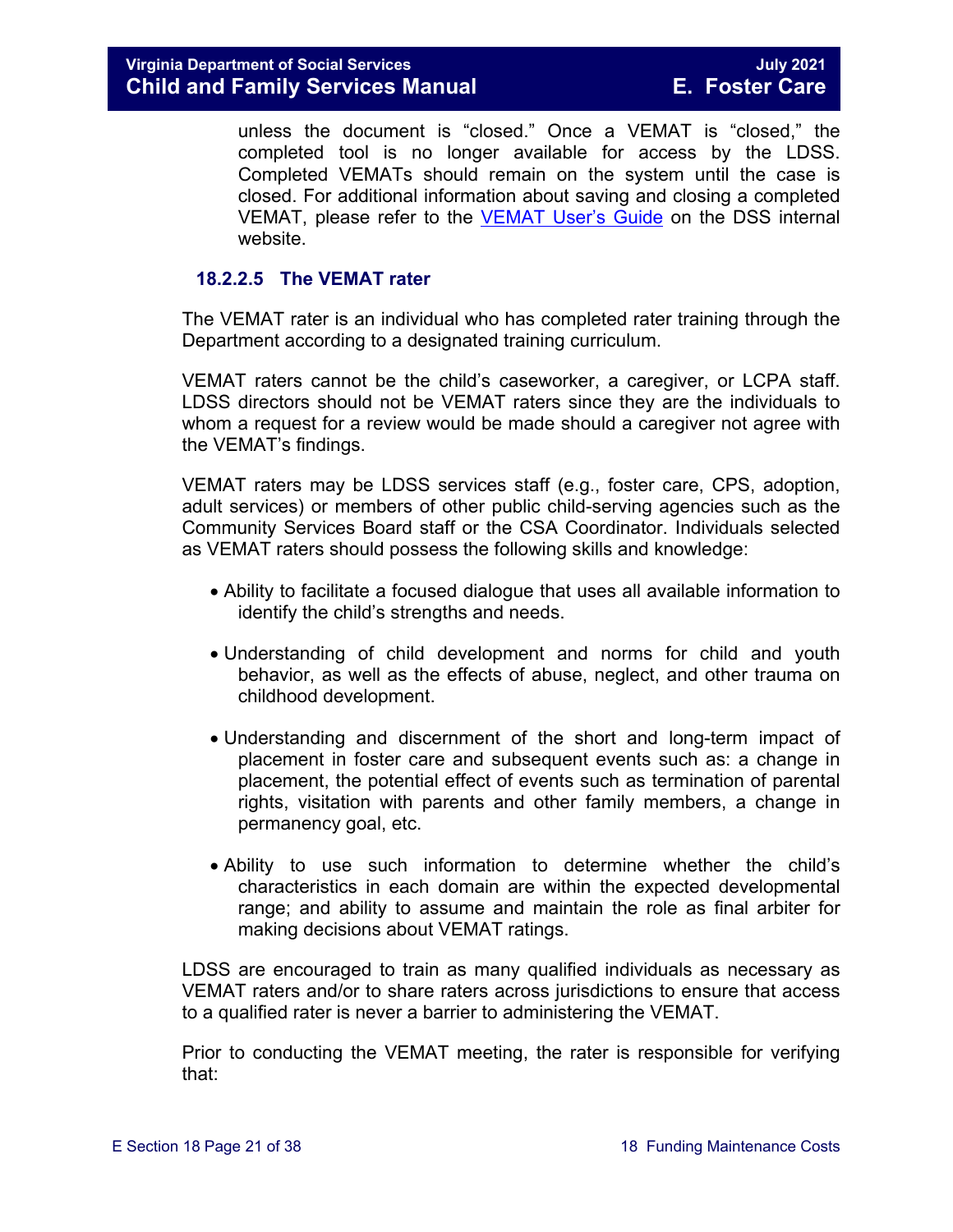- The foster or adoptive parent(s) were invited to the VEMAT meeting according to [Section 18.2.2.3](#page-15-0) and all efforts were made to provide them with the opportunity to participate.
- All identified individuals were given a written invitation to attend the VEMAT meeting as per [Section 18.2.2.3.](#page-15-0)
- All individuals participating in the VEMAT meeting are present in person or through other agreed upon forms of communication (e.g., phone, etc.).
- Input from all sources knowledgeable regarding the strengths and needs of the child are presented and considered in making the decision in scoring each domain. The VEMAT rater shall, based on the best available evidence regarding the child's characteristics and the corresponding support and supervision required by the foster parent, score each item of the VEMAT.
- The team is prepared to provide documentation to support the rating level for each category in terms of minimal, moderate, and severe as it pertains to the level of interventions required by the foster parent. Acceptable documentation includes written information from treatment providers, written documentation from public or private agency service workers, behavior logs maintained by the foster parent, etc. (See [Section 18.2.2.3\)](#page-15-0)

When there is disagreement as to the rating of the child's characteristics (i.e., type, frequency, severity), the VEMAT rater shall make a final decision as to how to score the VEMAT based on the information presented. The VEMAT rater's decisions are final and not open to voting by the team or being overridden by any individual or agency.

VEMAT raters may elect to not issue a completed VEMAT by the end of the meeting but shall determine and issue the final score **within five (5) business days**. VEMAT raters shall share a copy of the final VEMAT with the caregiver and review these documents with them if requested.

#### <span id="page-21-0"></span>**18.2.2.6 Frequency of administering the VEMAT**

• The initial VEMAT shall be administered within 60 days of a child entering a TFC home or an agency-approved regular foster home where the LDSS has chosen to provide enhanced maintenance payments. NOTE: 60 days is interpreted to mean 60 calendar days from the time the child enters the home through the end of the month in which the  $60<sup>th</sup>$  day falls; (e.g. a child's  $60<sup>th</sup>$  calendar day is June 15<sup>th</sup>. The VEMAT, with all required signatures, must be completed no later than June  $30<sup>th</sup>$ ).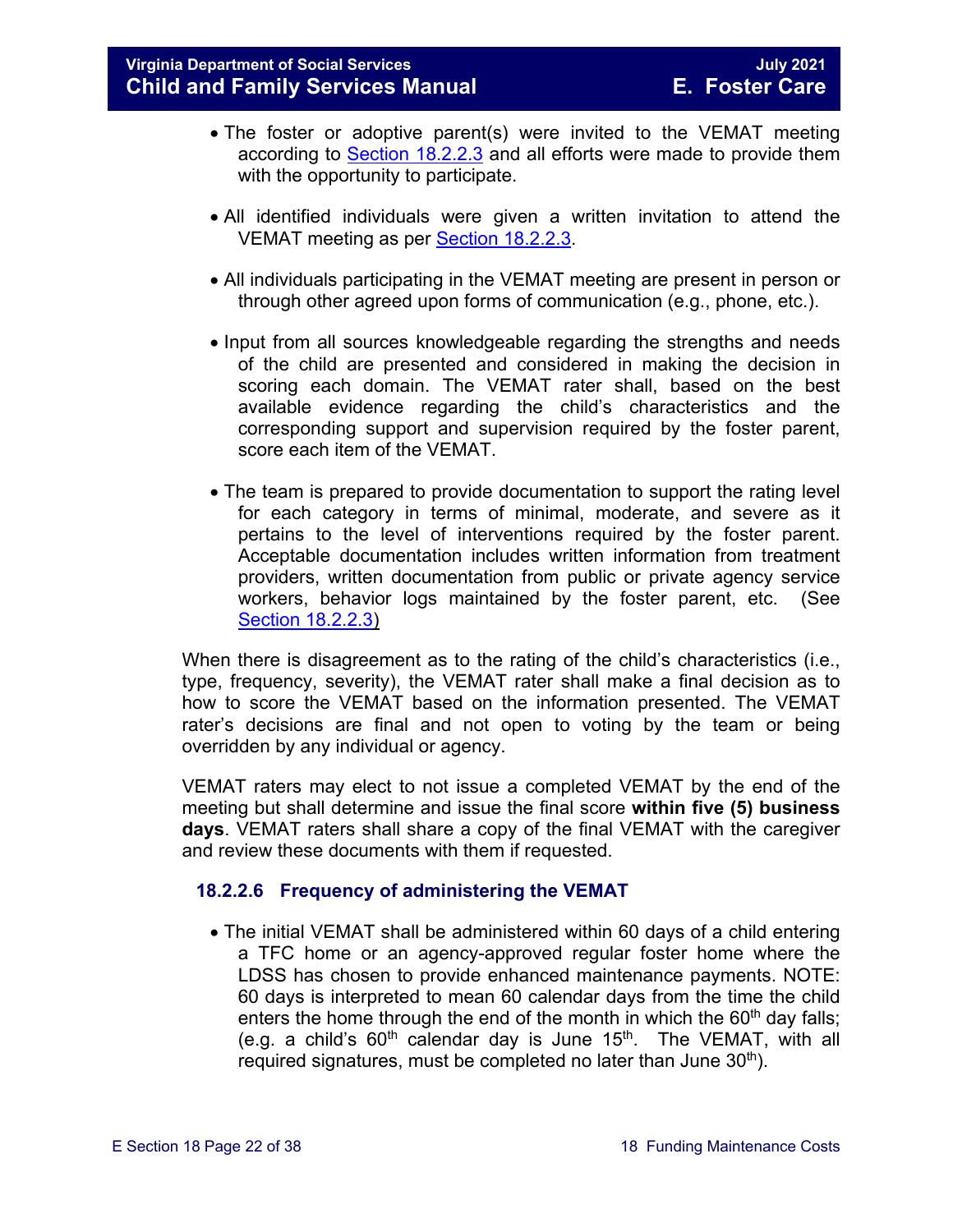**Virginia Department of Social Services July 2021 Child and Family Services Manual E. Foster Care**

- Reassessment of the enhanced maintenance payment is accomplished through a re-administration of the VEMAT.
	- $\circ$  For VEMAT scores BELOW 28, reassessments shall occur within 12 months of the previously administered VEMAT and no more frequently than quarterly unless requested by the foster or adoptive parent (see [Section 18.2.2.7\)](#page-23-0). NOTE: 12 months shall mean 365 calendar days from the time the last VEMAT was administered and signed by all parties, through the end of the month in which the 365<sup>th</sup> day falls; (e.g. a child's 365<sup>th</sup> calendar day is June 15<sup>th</sup>. The VEMAT must be completed no later than June  $30<sup>th</sup>$ ). If the LDSS does not conduct the VEMAT within 365 days as defined above, the cost of the enhanced maintenance amount shall not be covered by title IV-E or CSA state pool funds. Local only funds shall be used from the first of the month following the  $365<sup>th</sup>$  day; until the VEMAT is completed and becomes effective: the first day of the month following the month the VEMAT is administered. The basic maintenance payment shall continue to be paid by title IV-E or CSA, based on the child's title IV-E eligibility status.
	- o For VEMAT scores 28 and ABOVE, reassessments shall occur within **three (3) months** of the previously administered VEMAT. NOTE: Three (3) months shall mean 90 calendar days from the time the last VEMAT was administered and signed by all parties, through the end of the month in which the  $90<sup>th</sup>$  day falls; (e.g. a child's 90th calendar day is June  $15<sup>th</sup>$ . The VEMAT must be completed no later than June  $30<sup>th</sup>$ ). If the LDSS does not conduct the VEMAT within 90 days as defined above, the cost of the enhanced maintenance amount shall not be covered by title IV-E or CSA state pool funds. Local only funds shall be used from the first of the month following the 90th day; until the VEMAT is completed and becomes effective: the first day of the month following the month the VEMAT is administered. The basic maintenance payment shall continue to be paid by title IV-E or CSA, based on the child's title IV-E eligibility status.
	- $\circ$  If the child scores 36 solely due to severe medical/physical needs that are not going to improve, the LDSS may administer the VEMAT annually. The child's condition shall be clearly documented by a physician. The documentation should include the extent of the child's needs and that the child's condition is unlikely to improve within a year. The LDSS should obtain the physician's statement at the time of or prior to the VEMAT. If the statement is obtained after VEMAT administration, the LDSS is required to obtain the physician's statement before the three month reassessment deadline. If the statement has not been obtained, the VEMAT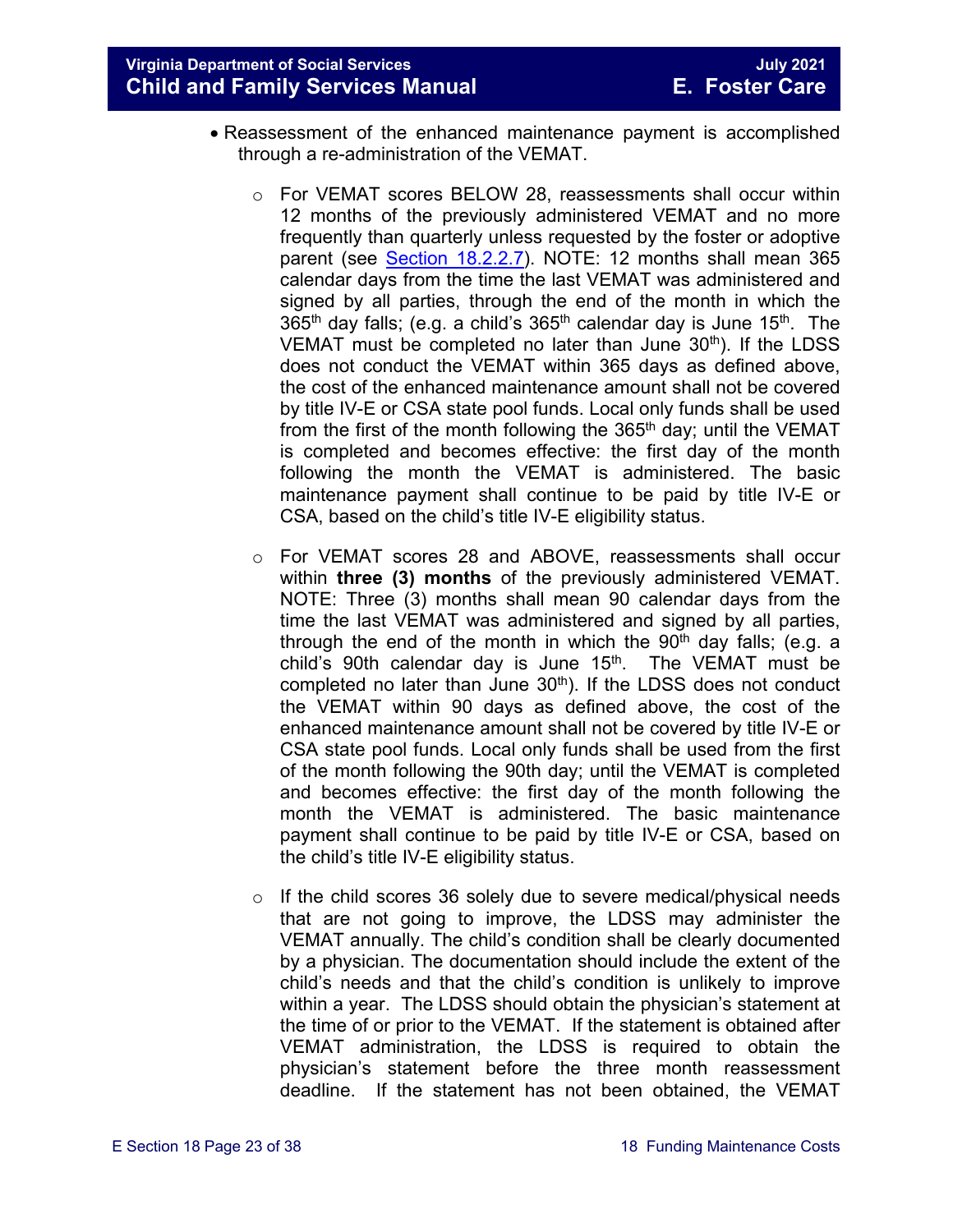should be readministered every three months. The annual reassessment schedule would begin when the VEMAT is administered and the statement is available.

- Beyond the requirement above, the LDSS may choose the frequency with which they re-administer the VEMAT. The administration schedule shall be applied consistently across all cases regardless of funding source. However, the LDSS may select different reassessment frequencies for different enhanced maintenance payment levels (e.g., all cases rated in the severe category may be reassessed quarterly while all cases rated at moderate or mild may be reassessed less often).
- The LDSS shall select the frequency of re-administration of the VEMAT and such information should be provided to the foster parent and the LCPA.

#### <span id="page-23-0"></span>**18.2.2.7 Foster parent request for readministration of the VEMAT**

When foster parents believe a child's need for supervision and support is not being sufficiently addressed, the parents may contact the services worker to discuss their concerns about the child's behavior and options for how the behavior may best be addressed (e.g., does the child need a specific service that they are currently not receiving?). The service worker, the parent, and others who may have input regarding the child's needs (e.g., individuals participating in the FAPT, service planning meetings, etc.) are responsible to assess the child's needs and determine how to best meet those needs.

Foster parents may request a reassessment if the child's circumstances have changed in such a manner as to require four (4) or more weeks of clearly demonstrated increased or decreased need for supervision and support by the parents. Such change in behavior shall be documented and a request shall be made in writing to the LDSS to have the VEMAT readministered. (The ["Request](https://fusion.dss.virginia.gov/Portals/%5BDIS%5D/Files/032-04-0048-01-eng.doc)  [for VEMAT Administration Due to Change in Child's Behaviors"](https://fusion.dss.virginia.gov/Portals/%5BDIS%5D/Files/032-04-0048-01-eng.doc) is available on the DSS public website.

- The LDSS shall re-administer the VEMAT according to guidance in [Section 18.2.2.6.](#page-21-0)
- The VEMAT shall be readministered **within 15 calendar days** of the foster parents' written request.
- If the VEMAT indicates the enhanced maintenance payment should increase or decrease, any change shall take effect on the first day of the month following the readministered VEMAT.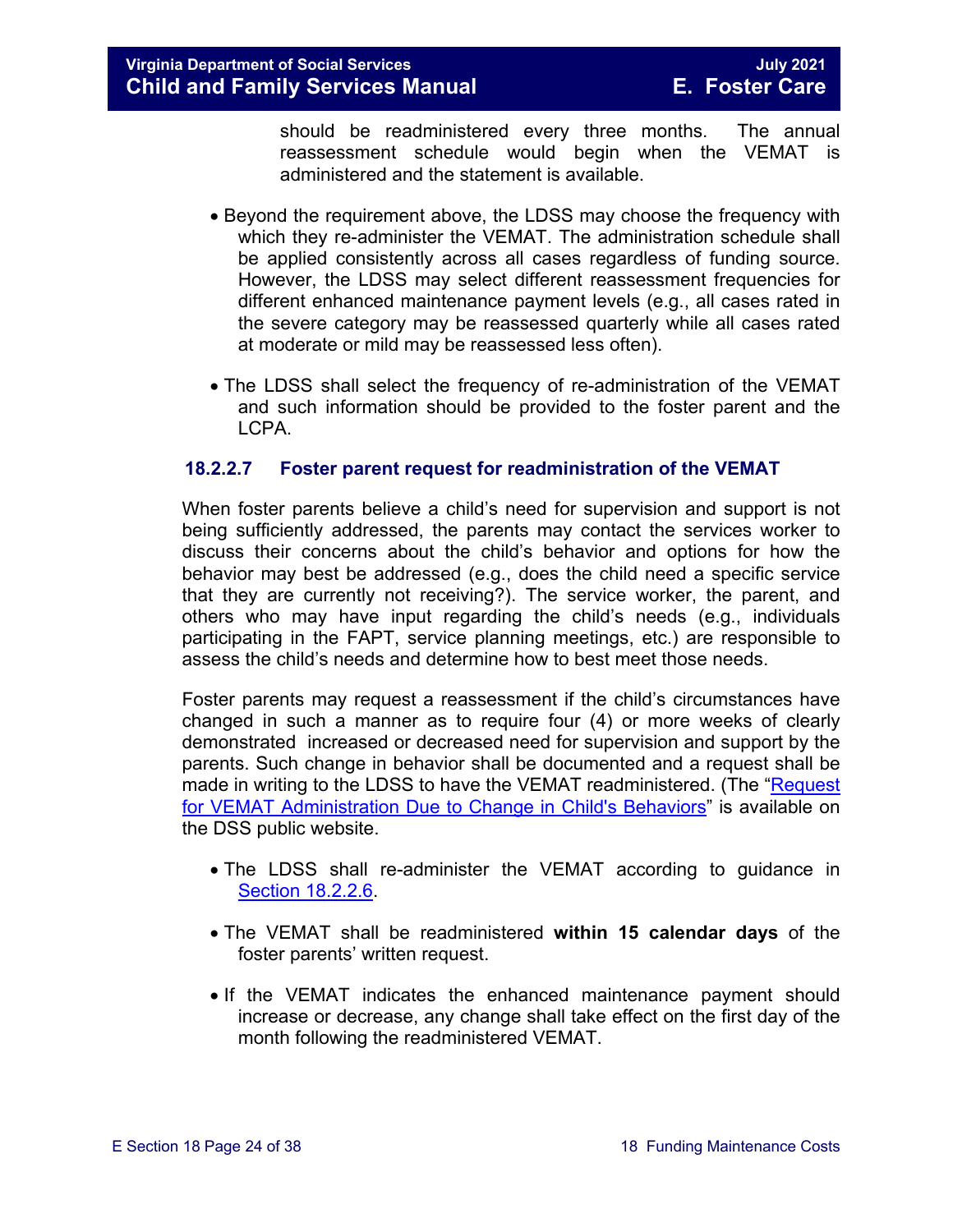#### **18.2.3 Completing the VEMAT prior to placement**

<span id="page-24-0"></span>A VEMAT may be administered for a child prior to his entry into foster care or when transitioning out of residential care to a foster home placement. The VEMAT may be administered prior to the placement when the LDSS has sufficient time and information available to allow for a proper administration of the tool. The identified foster parents shall be invited to the VEMAT meeting. Factors to consider in holding the VEMAT meeting prior to the change in placement include:

- Whether the foster or adoptive parent will be able to attend the VEMAT meeting.
- Whether a current caregiver or someone with direct knowledge of the child's current needs and behavior can be a part of the VEMAT team.

#### <span id="page-24-1"></span>**18.2.4 Completing the VEMAT after placement**

When the VEMAT cannot be administered prior to placement and the child will be placed in a foster or adoptive home, the following procedures shall be followed:

- A VEMAT shall be administered within 60 days of a child being placed on an emergency basis. NOTE: 60 days is interpreted to mean 60 calendar days from the time the child enters the home through the end of the month in which the 60<sup>th</sup> day falls (e.g. a child's 60<sup>th</sup> calendar day is June 15<sup>th</sup>. The VEMAT must be completed no later than June  $30<sup>th</sup>$ ).
- The emergency enhanced maintenance payment is automatically paid for any child placed on an emergency basis and is pro-rated for the first month. The emergency payment begins on the first day of placement.
- If the VEMAT indicates the payment is to be increased or decreased from the emergency payment rate, the change in payment shall begin on the first day of the month following the completion of the VEMAT.
- If the LDSS does not administer the VEMAT within 60 days, the emergency payment shall continue until the VEMAT is completed and becomes effective. The emergency payment shall be paid from local-only funds (see [Section](#page-15-0)  [18.2.2.3\)](#page-15-0) beginning on day 61 until the first day of the month following the month the VEMAT is administered.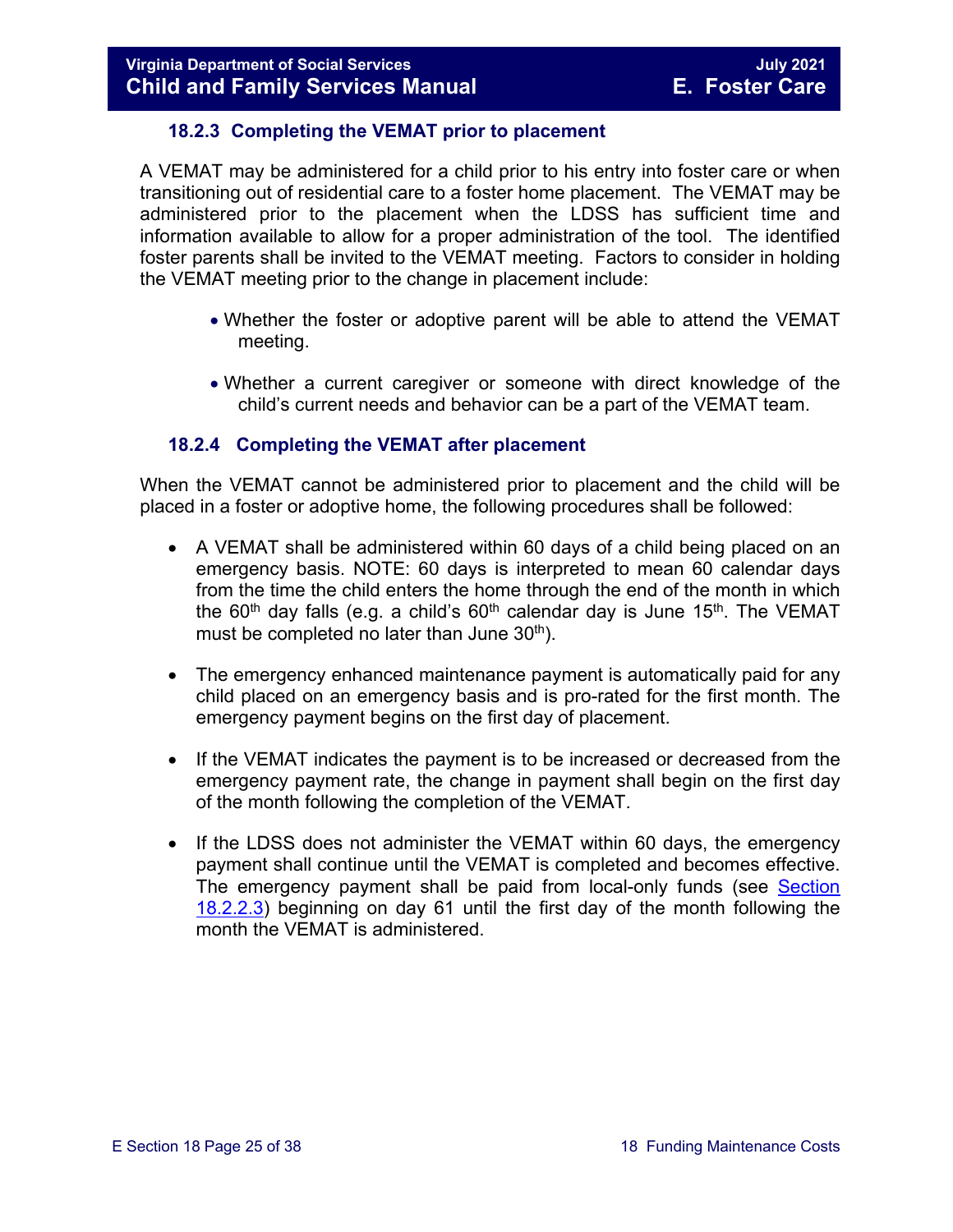#### <span id="page-25-0"></span>**18.2.5 Agency responsibilities for supporting foster parents receiving enhanced maintenance**

#### **18.2.5.1 Agency support services**

Agencies shall provide additional support and assistance to foster parents who have children placed in their homes where enhanced maintenance payments are made. Such assistance is critical in avoiding placement disruptions and ensuring that foster parents have the guidance and tools to understand the child's needs and provide appropriate support to the child while ensuring the child's safety. Agency supports that shall be provided include at a minimum:

- Twenty-four-hour, seven-day per week access to an on-call case worker.
- A supervisory-level human services worker shall be available to the case worker 24 hours, seven days per week to provide direction and assistance as necessary.
	- oThe agency may provide these services directly or may contract with private agencies or individuals to provide these services.
	- o Agencies may also share access to an on-call worker and supervisor to meet these criteria.
- Monthly face-to-face contacts with the foster parents by a service worker. The monthly contacts should focus on:
	- o The foster parent's relationship with and perceptions of the child in care including such things as:
		- Their attachment to the child.
		- **The child's strengths and progress in all life domains.**
		- Any concerns the parent has about the child's behavior.
		- Needs or their ability to work with the child.
		- **The impact of having the child in their home.**
		- **The need for additional training, services, or agency support.**

Discussion should also occur about the foster and the child's progress toward service plan goals.

• The expectations for how the foster or adoptive parent is to address the needs of the child. This shall include the specific support and supervision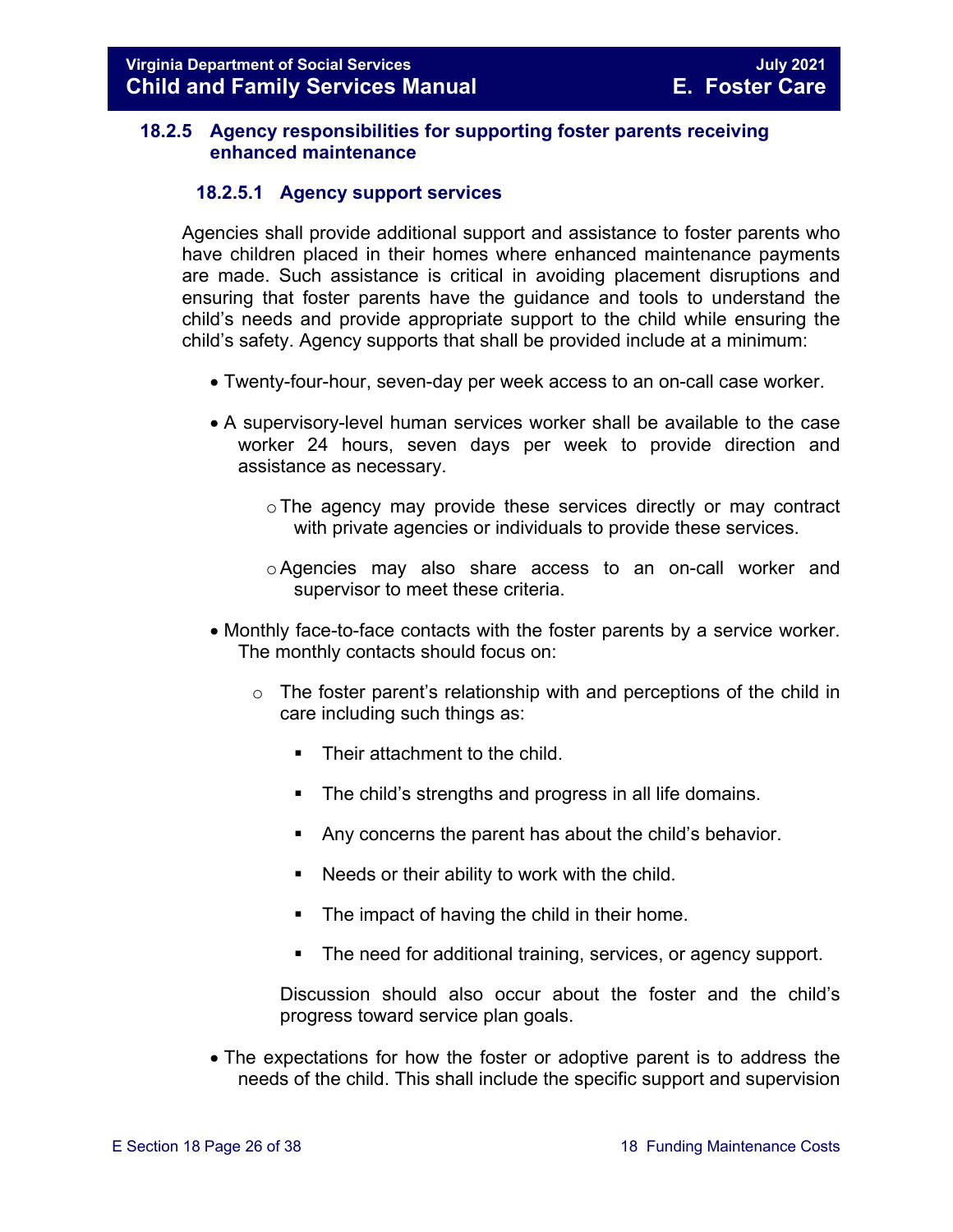activities to be conducted by the foster or adoptive parent that are required to meet the needs of the child.

#### **18.2.5.2 Purchased services**

The LDSS may purchase services for monthly contacts with the foster parent.

LDSS may develop and share contracts with private providers to meet the requirements of this section.

All LDSS or contractual worker contacts with the family shall be documented in OASIS or, when the contact is by a private provider, documented in the child's record maintained by the agency and included in required reports to the LDSS.

The LDSS shall monitor and document the contractor's performance if the LDSS chooses to contract out activities (i.e., conducting monthly face-to-face contacts; providing an appointed on-call service worker that shall be available to make face-to-face contacts if necessary to provide services to the child and the foster family 24 hours per day, seven days a week) [\(22 VAC 40-221-30\)](http://leg1.state.va.us/cgi-bin/legp504.exe?000+reg+22VAC40-221-30).

#### **18.2.5.3 Training**

Training shall be discussed with and provided to the foster parent(s) that is unique to their needs and their ability to manage the needs of the child.

If needed training is available as part of an already-established curriculum, (e.g., PRIDE) the foster parent should be directed to attend that training. If needed training requires access to other training sources (e.g., attending specialized training on gavage feeding or autism), the agency shall identify the training source and assist the foster in accessing the training.

- LDSS are encouraged to contact their CRAFFT Coordinator and Adoption and Family Recruitment Consultants as sources of support in locating or providing training resources. FACES of Virginia's Families should also be used as a source of training and support.
- The cost of training is an agency responsibility. LDSS may pay the cost of such training through title IV-E training funds when the VDSS has approved the training through the LDSS' title IV-E training plan.

#### **18.2.5.4 Documentation**

<span id="page-26-0"></span>Any contacts made with the on-call worker by the foster parent should be documented in the Contacts screen in OASIS or, when it is a private agency, documented in the child's record maintained by the private agency and included in required reports to the LDSS.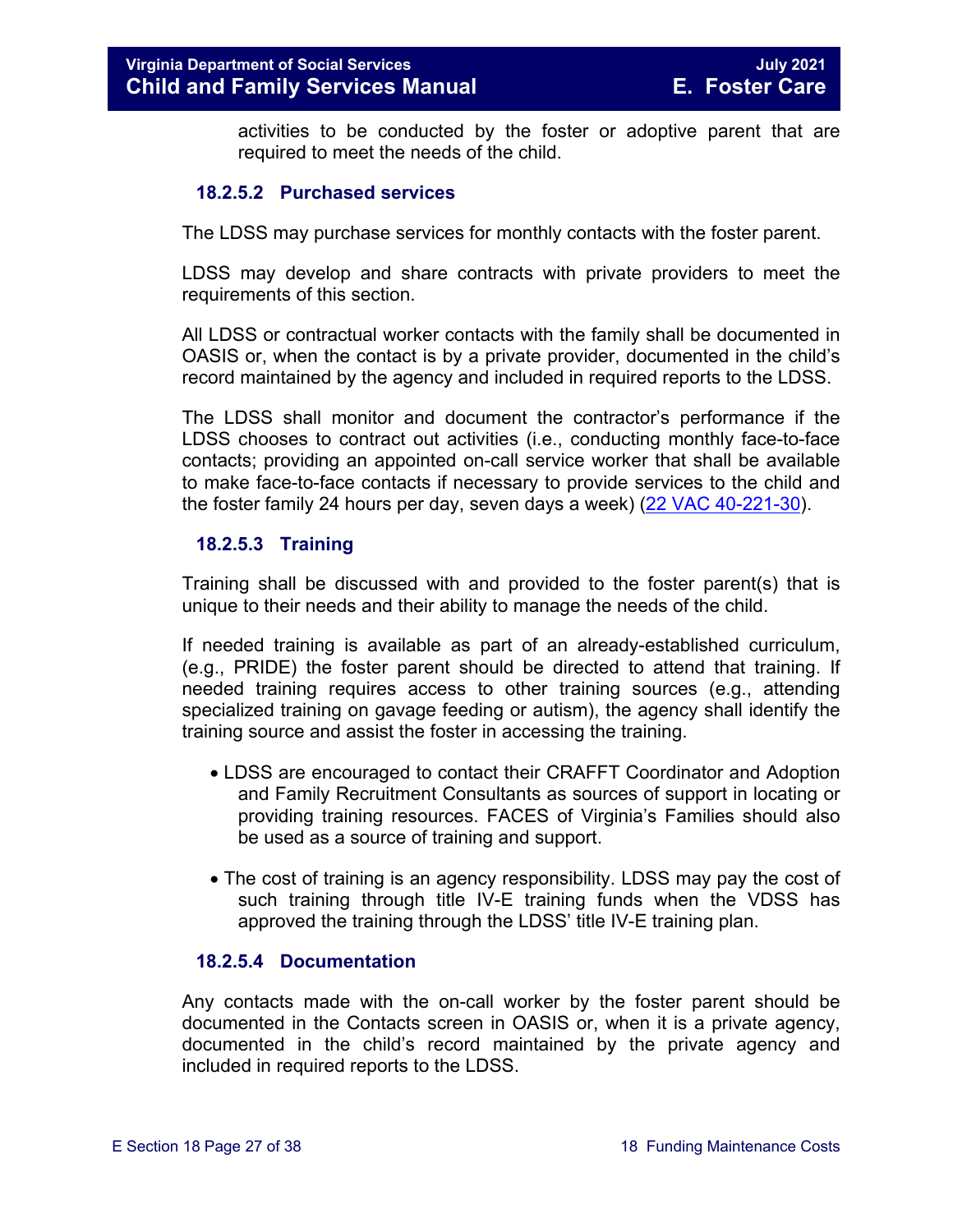Discussions should occur with the foster parent(s) regarding the need for documenting the child's behavior(s), responses to services, and interventions, including any parental involvement and support. This discussion will result in a joint decision as to the manner in which such documentation shall be completed. Documentation is critical to the agency's ability to accurately assess ongoing service needs, progress, training for the foster and the child's general adjustment.

When the child receives enhanced maintenance, the foster care service plan or Individual Family Service Plan shall include, but is not limited to:

- Measureable goals, objectives, and strategies for the foster and adoptive parent and the child placing agency in addressing the identified needs of the child.
- Provisions for providing training to the foster and adoptive parent consistent with the identified needs of the child.
- Provisions for services to prevent placement disruption and maintain a stable placement.
- The method developed jointly by the child placing agency and the foster and adoptive parent to document the child's progress [\(22 VAC 40-221-](http://leg1.state.va.us/cgi-bin/legp504.exe?000+reg+22VAC40-221-30) [30\)](http://leg1.state.va.us/cgi-bin/legp504.exe?000+reg+22VAC40-221-30).

#### <span id="page-27-0"></span>**18.2.6 Responsibilities of foster parents receiving enhanced maintenance**

#### **18.2.6.1 Responsibilities of foster parents**

Foster parents receiving enhanced maintenance payments have accepted children into their family whose needs will require a greater level of adult supervision and support than other children, either initially or long-term. Foster parents accept these children into their homes with the expectation that they will provide the type of environment and support necessary for the child to:

- Remain in the home until permanency for the child is achieved.
- Progress in their overall development including academic achievement.
- Have their medical, dental, and mental health care needs met.

As a partner in helping meet these needs for the child, foster parents are expected to provide a great deal of the support and supervision required for a child to remain safe and have the opportunity to build on their strengths and progress in their development. Other partners such as the school, therapists, mentors, in-home providers, service workers, and others will help support the child in addressing areas of need. As a result, it is necessary for the LDSS to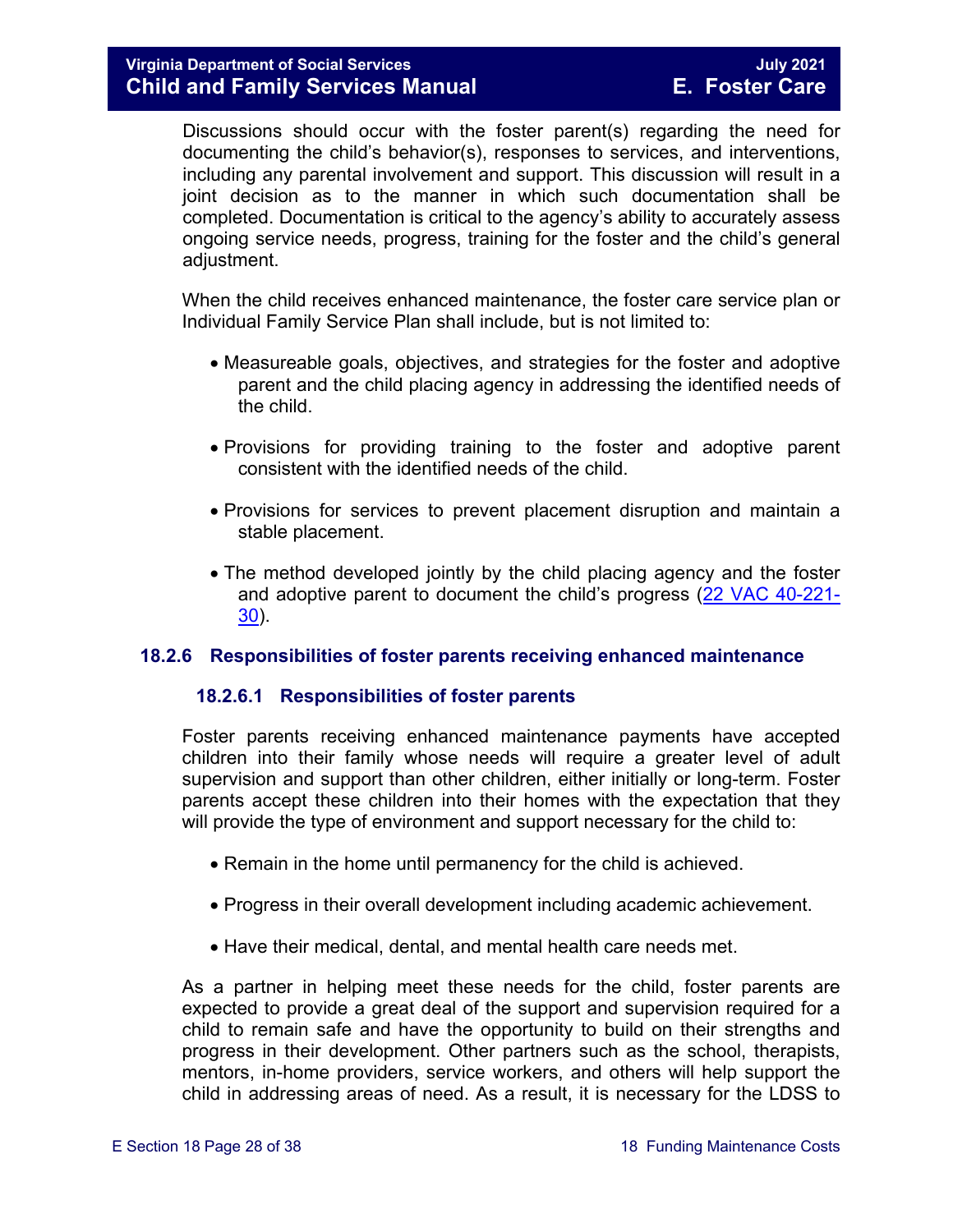identify the specific requirements for support and supervision expected from the foster parent, which may include but are not limited to:

- Participate in and cooperate with the LDSS in developing the service plan, attend Family Partnership Meetings as requested, and attend any meetings the private agency, local education association, or other providers may hold.
- Discuss with the agency and follow through on all services provided to them or expected of them in order to ensure the child's well-being and progress, maintain the child's safe placement, and support reunification when appropriate for the child.
- Assume responsibility for managing the daily supervision and supportive tasks a child may need including but not limited to:
	- $\circ$  Transporting the child to appointments, visits with birth family members and other previous custodians, school, after-school activities, etc.
	- $\circ$  Supervising visitation with family and siblings when appropriate as determined by the case worker.
	- o Attending and participating in court hearings, therapy, or other appointments with the child.
		- The LDSS should take into consideration time and distance when requiring foster parents to transport and participate in appointments and therapy with the child. LDSS and LCPA staff may assist in these parental activities but should do so as an occasional support to the family and not as a matter of rule.
	- $\circ$  Following up on any services for the child such as in-home physical therapy exercises, additional educational assistance, implementing in-home strategies designed to remediate problems or promote progress in a child's development, and documenting progress on such strategies and their goals.
- Communicate to the agency any and all difficulties in understanding or managing the needs of the child and any training needs that would be helpful in improving their ability to parent the child and effectively meet the child's needs.
- Contact the agency and request assistance when they experience difficulty managing the child and need support in order to safely maintain the child in their home. Foster parents should always contact the agency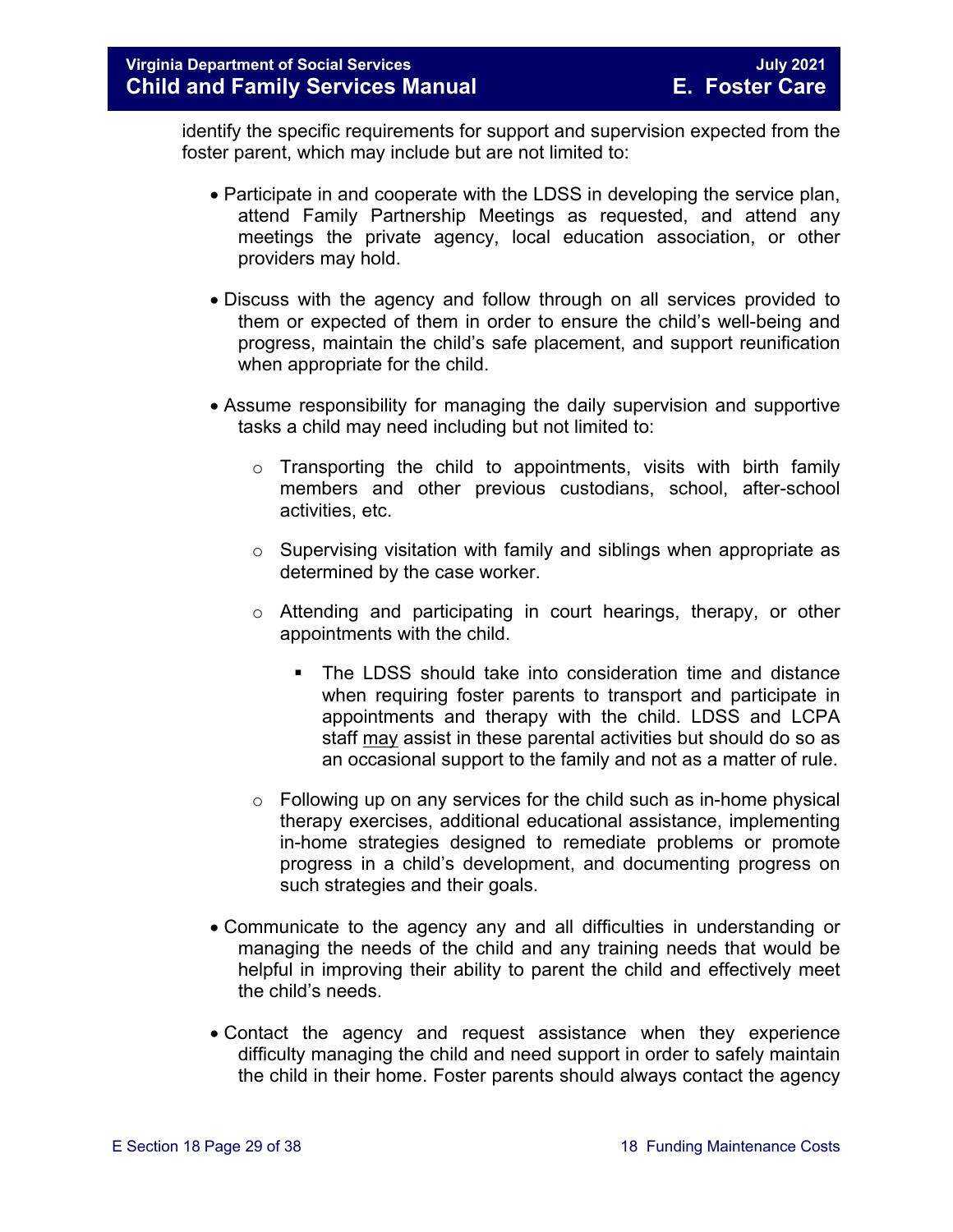prior to a situation reaching a critical level and avoid requesting the removal of the child from their home.

- Accurately and consistently monitor and document the child's behavior(s) and the parent's involvement and support in a manner that has been decided on with direction from the agency. (See [Section 18.2.5.4](#page-26-0) for the agency worker's role in assisting in documentation.)
- Participate in all VEMAT meetings or, when unable to attend a scheduled meeting, work with the LDSS to promptly reschedule the meeting.
- Consistently meet all foster home approval requirements.

#### <span id="page-29-0"></span>**18.2.7 Discontinuing or suspending enhanced maintenance payments**

Enhanced maintenance payments may be suspended or discontinued by the LDSS when:

- The foster parent does not follow through on all requirements as documented in the service plan or any additional requirements that are identified by the LDSS or other providers as important to the safety and well-being of the child.
- The foster parent does not participate in the VEMAT meeting as agreed upon.

Prior to suspending or discontinuing the enhanced maintenance payment, the LDSS should discuss any concerns with the foster parent in an attempt to rectify the conditions that are of concern. LDSS or LCPAs that suspend or discontinue the enhanced maintenance payment should evaluate the safety needs of the child and whether continued placement in the home is in the child's best interests.

If enhanced maintenance payments are suspended or discontinued, basic maintenance payments shall continue and be paid from the same funding source for which the child is eligible.

#### <span id="page-29-1"></span>**18.2.8 Reviews**

Reviews of the decision for an enhanced maintenance payment as determined by the VEMAT may be held when the foster parent or the child's GAL, believes the administration of the VEMAT did not accurately portray the needs of the child or the VEMAT meeting was not held in accordance with this guidance.

If the foster parent or GAL elects to request a review of the results of the VEMAT, he shall submit a written request for a review by the LDSS Director or their designee. The following should be documented on the request form: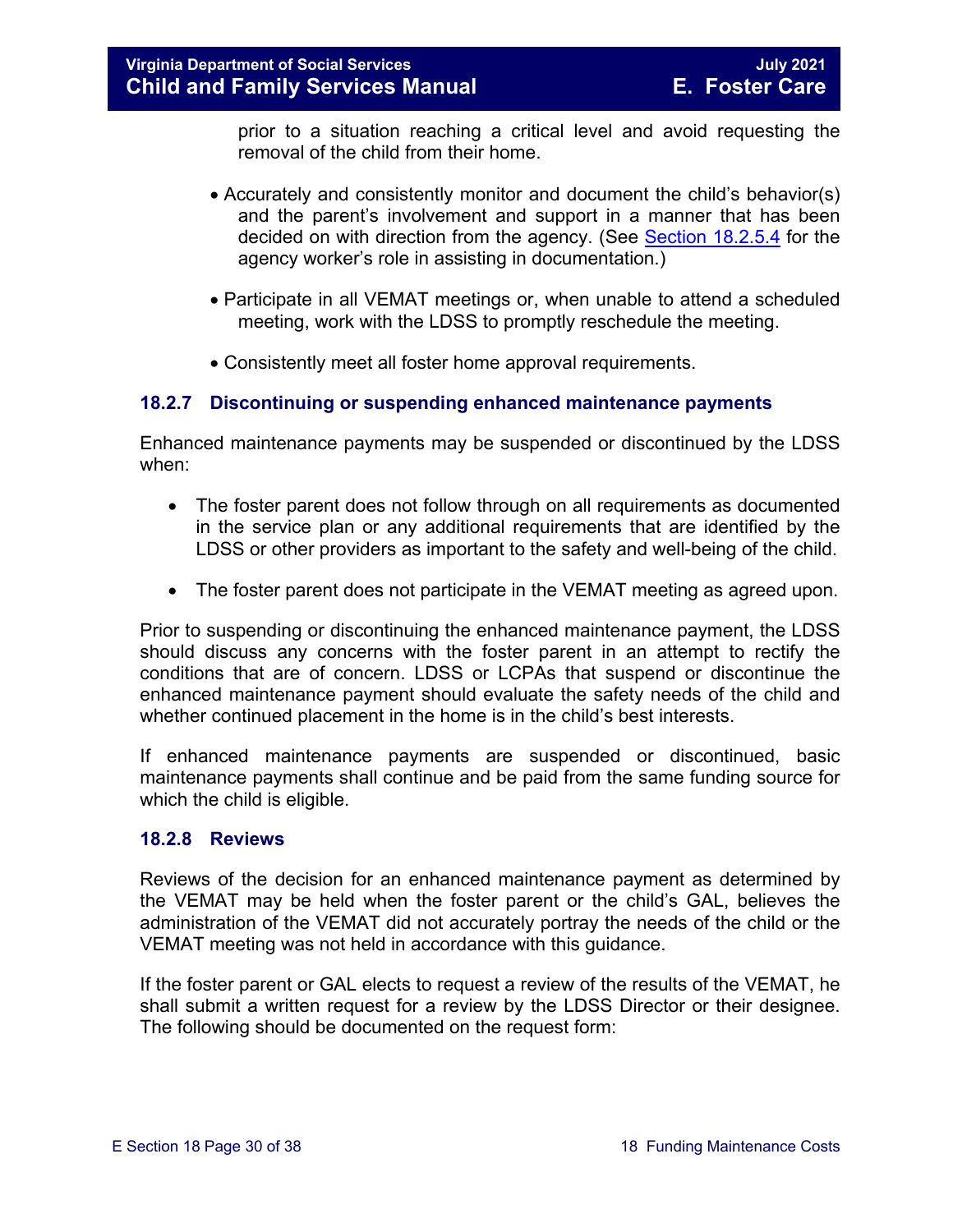#### **Virginia Department of Social Services July 2021 Child and Family Services Manual**

- Specific reasons as to why the results of the VEMAT did not accurately capture the needs of the child shall be documented on the [Request for](https://fusion.dss.virginia.gov/Portals/%5BDIS%5D/Files/032-04-0046-00-eng.doc)  [VEMAT Review](https://fusion.dss.virginia.gov/Portals/%5BDIS%5D/Files/032-04-0046-00-eng.doc) available on the DSS public website.
- Specific VEMAT meeting protocols that the foster parent believes were not followed and, therefore, justify a new VEMAT, shall be documented on the Request for VEMAT Review form.

Foster parents or GAL have **five (5) business days** after receipt of the completed VEMAT form to request a review. The request shall be in writing and directed to the LDSS Director. Completion of the VEMAT means the final score was determined by the rater and the foster parent requested and received a copy of the VEMAT.

- The Director or his designee shall conduct the review. The designee will not be an agency staff member who has direct responsibility for the case.
- The LDSS Director or his designee has **15 business days** after receipt of the written request for a review to conduct the VEMAT administrative review. The LDSS Director or his designee shall:
	- $\circ$  Become familiar with all documentation used to complete the VEMAT.
	- o Review any guidance that is germane to the request for a review.
	- o Discuss the decision-making process with the VEMAT rater. The discussion should focus on the specific reasons the caregiver identified in the Request for VEMAT Review Form.
	- o Determine whether they will also contact other members of the team, including the caregiver, to obtain additional information. If other team members are contacted:
		- The discussion should focus only on the issues identified in the Request for VEMAT Review form and should seek to obtain additional clarifying information.
		- The confidentiality of individuals and the information shared shall be protected.

The LDSS Director or designee shall require a new VEMAT meeting be held when procedures for scheduling and holding the VEMAT meeting were not followed. This includes:

• Written notice that the VEMAT meeting was not provided to the foster parent **at least five (5) business days** prior to the meeting.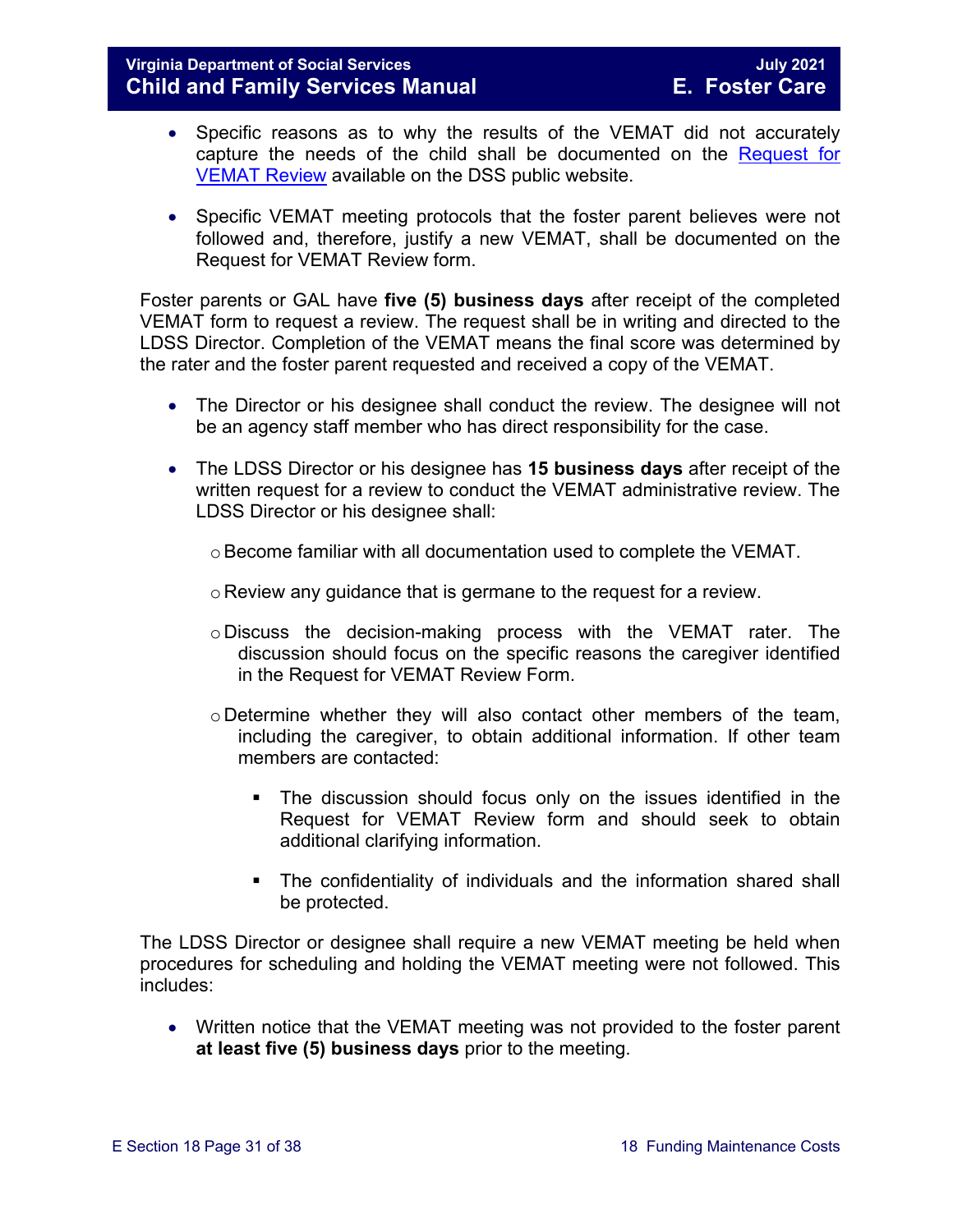- Individuals with first-hand knowledge of the child's strengths and needs and whose presence at and input into the VEMAT meeting was requested by the foster parent were not provided written notice of the meeting **at least five (5) business days** prior to the meeting.
- Available documentation specific to understanding the child's strengths and needs was not allowed to be presented in the meeting by participants.

The LDSS Director or his designee shall either concur with the original decision or shall order a new administration of the VEMAT. When the Director or his designee does not concur with the original decision, the Director or his designee shall not adjust the rate but shall direct that a new VEMAT be completed.

- The LDSS has **ten (10) business days** to re-administer the VEMAT if the Director or his designee decides a new VEMAT is required.
- The VEMAT rate under review shall take effect the first of the following month pending the VEMAT being re-administered.
- If the re-administration of the VEMAT indicates there should be a change in the enhanced maintenance rate, the new rate shall be initiated on the first day of the subsequent month.

Example: The annual reassessment is completed on 9/28 and the child scores a 20. The rate that coincides with the score of 20 shall take effect 10/1. On 9/29, the foster parents request that the VEMAT be readministered and the director agrees. The VEMAT is readmisitered on 10/5 and the child scores a 24. The rate that coincides with a score of 24 shall take effect on 11/1.

# <span id="page-31-0"></span>**18.3 Paying supplemental clothing allowance**

In addition to basic maintenance payments, the supplemental clothing allowance in [Section](#page-3-2) 18.1.3 should be used for:

- Every child each year they are in foster care.
- The child of a foster child.
- A new foster care episode for the child, even if the child was in care previously during the year and received the allowance in the initial foster care episode.

The clothing allowance should pay for needed clothing:

- At initial placement.
- At placement changes.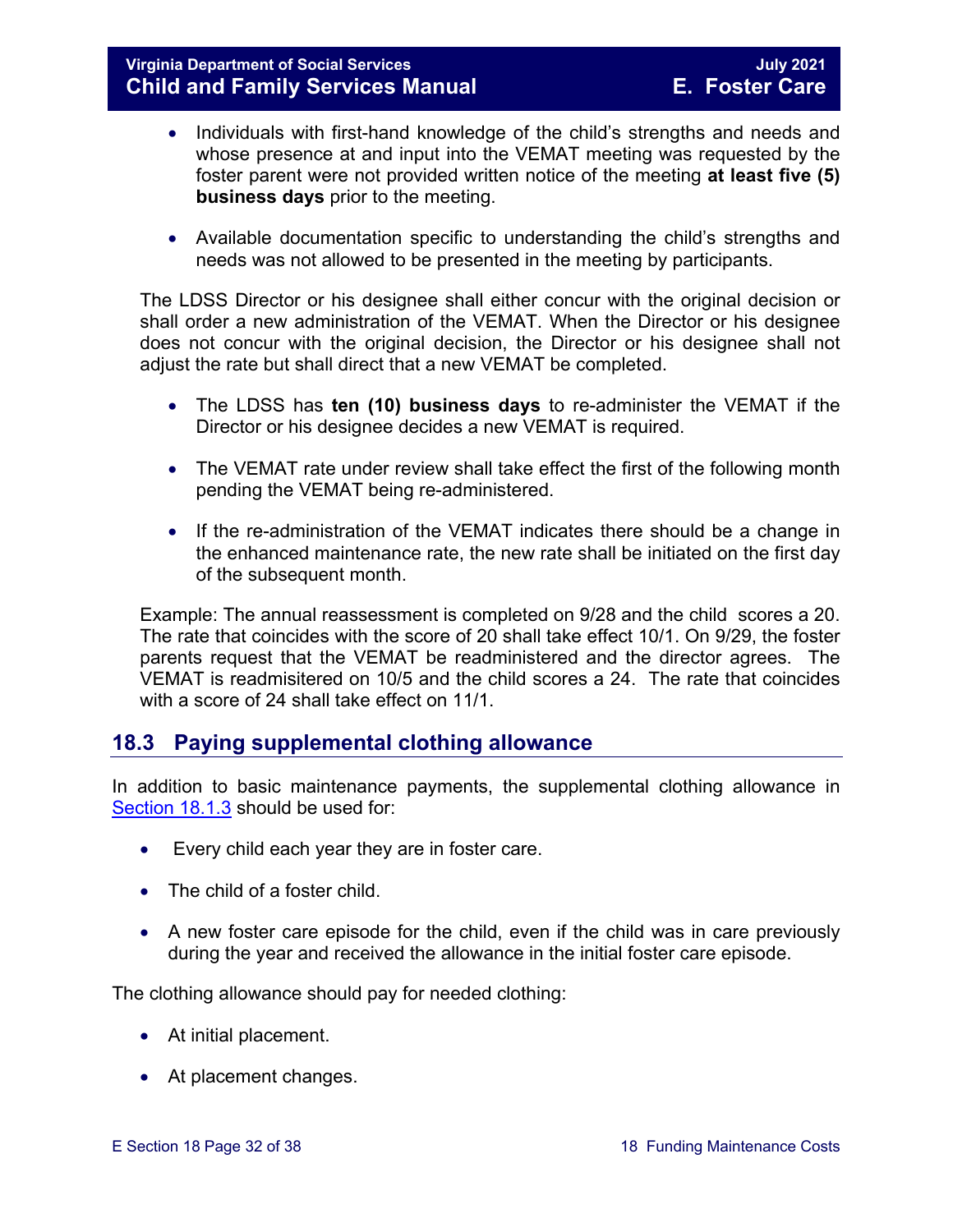- For back-to-school.
- As the child grows.
- If items are lost or destroyed.

The supplemental clothing allowance shall not exceed the designated rate posted in [Section 18.1.3,](#page-3-2) regardless if the amount was paid for by title IV-E, CSA or a combination of the two. However, if the child outgrows clothing or his clothing is lost or destroyed, an additional supplemental clothing allowance may be approved by the VDSS Regional Foster Care Consultant, using the following protocol. The LDSS provides the name, age, and why the emergency amount is needed for the child/youth over and above the supplemental clothing allowance for the year. The regional Foster Care Consultant may approve up to \$250.00 additional emergency clothing monies for the year. This process must be documented in writing; an email request with documented approval shall suffice. As clothing is a maintenance cost, this protocol will be followed for children regardless of funding source. The Code of Virginia (§ [2.2-5209\)](https://law.lis.virginia.go/vacode/2.2-5209/) allows a CPMT the discretion to create policies which exclude maintenance costs from FAPT review. Thus, in localities with these policies, FAPT review is not necessary following the consultant's approval. In localities where the CPMT has not established such policies, the usual FAPT process is followed after the consultant's approval. Lack of documentation for the approval will be considered a fiscal error and local money shall be used.

It is at the discretion of the LDSS as to how to reimburse the purchaser for the use of the supplemental clothing allowance for the children in its custody. However, the supplemental clothing allowance should be reimbursed or disbursed and claimed within the guidelines of the LASER reimbursement process to be counted in the correct state fiscal year.

LDSS are tax-exempt organizations. It is not necessary for tax to be paid on clothing purchased for children in the custody of the LDSS. LDSS can provide foster parents with tax exempt information or make clothing purchases through agency vouchers or other means. However, when this is not practical, tax paid on clothing purchases is an allowable expense. Tax paid will be calculated as part of the total clothing allowance for that child.

The decision as to the appropriateness and reasonableness of the items purchased is the responsibility of the service worker. If the service worker has questions regarding the appropriate use of the supplemental clothing allowance, the service worker should discuss the issue with his or her supervisor and may consult the regional Foster Care Consultant for technical assistance.

All supplemental clothing allocations shall be verified and tracked through documentation that the funds were used to purchase clothing for the designated child. This may include a purchase order to the store and receipt or a receipt from the store(s) where the foster parent purchased the items. The service worker is responsible for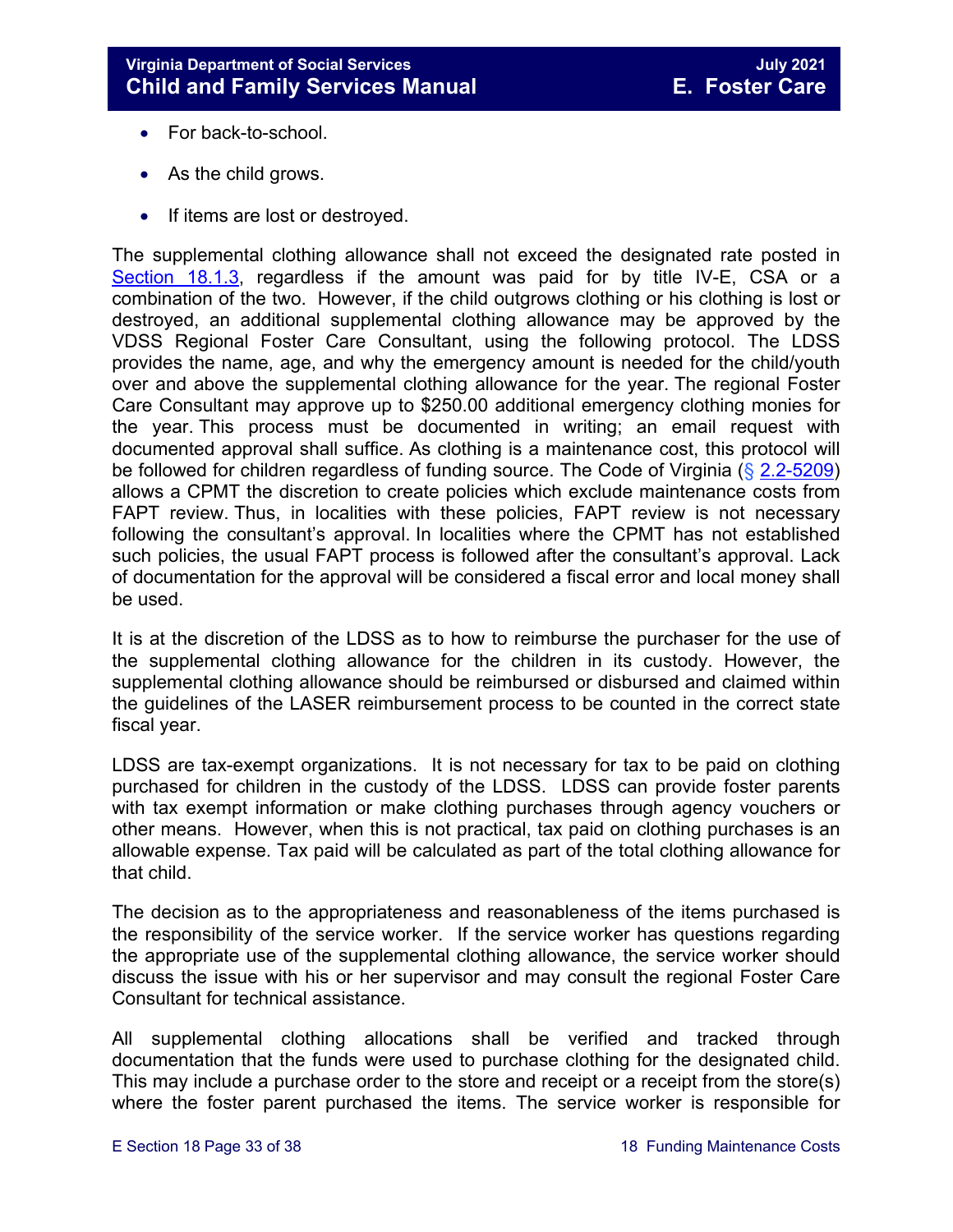securing documentation from the foster parents and monitoring the clothing amounts paid annually for supplemental clothing for the children in his caseload.

The benefit programs specialist is responsible for determining eligibility for title IV-E and recommending accurate payments to ensure the allocation does not exceed the limits established by the state.

Supplemental clothing allowances apply to all children regardless of funding source.

For the IV-E eligible child, supplemental clothing expenditures shall be verified with receipts and any undocumented portion of the supplemental clothing allowance shall be reimbursed with local only funds.

For the non IV-E child, supplemental clothing expenditures are monitored as established by the local CMPT and its policies.

# <span id="page-33-0"></span>**18.4 Paying expenses by foster parents on behalf of child**

The procedures required to reimburse foster parents for expenses paid by them on behalf of the foster child are:

- The services shall be pre-authorized.
- Services purchased on behalf of the child may include, but are not limited to, transportation, exclusive of that required for medical care under title XIX, school fees, and purchases from commercial establishments.

# <span id="page-33-1"></span>**18.5 Paying for children supervised by another agency**

- Payment for the costs of maintenance and social services is the responsibility of the agency holding custody of the child or having accepted placement of the child.
- Certification of a child to a state mental health facility does not relieve the LDSS of custody. In this instance, room and board and medical costs are the responsibility of the public facility. Costs of clothing and personal care items shall be paid by the LDSS holding custody and cannot be title IV-E funds.
- The Department of Juvenile Justice (DJJ) is responsible for the maintenance and care of the child committed to its care. Payments cannot be made by the LDSS for maintenance of the child at the DJJ facility.
- For children placed in out-of-state foster homes:
	- $\circ$  Payment for the child's maintenance is at the standard rate for Virginia. When this rate is not acceptable to the other state, payment of the other state's rate, even if over Virginia's rates, shall be made.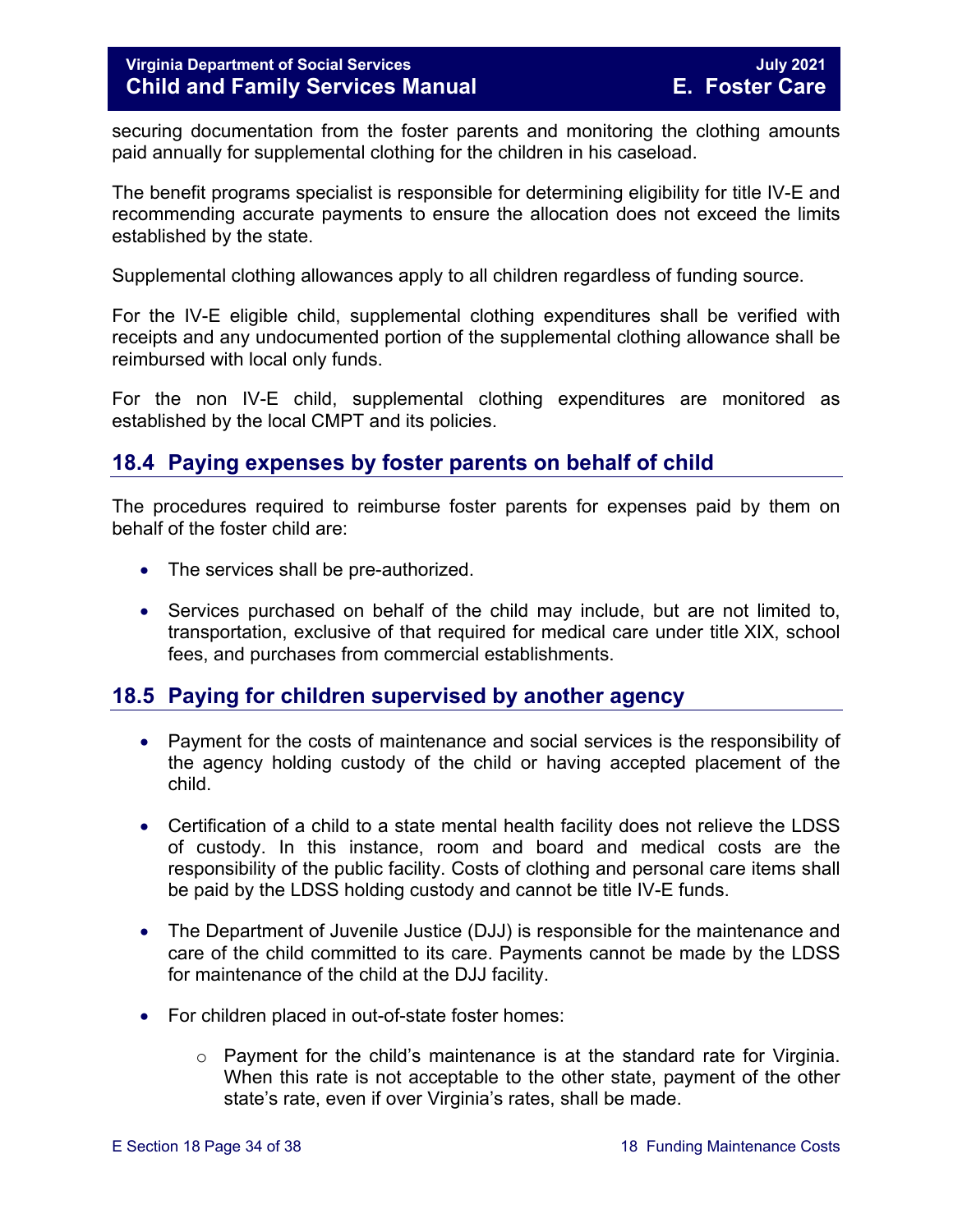<span id="page-34-0"></span> $\circ$  The foster homes shall meet standards for care set by the other state.

# <span id="page-34-1"></span>**18.6 Contingency Fund**

#### **18.6.1 Prior to filing a claim**

The agency worker responsible for handling the claim, or the service worker for the foster child shall discuss with the foster child and foster parents the circumstances surrounding the incident involved in the claim.

The following should be addressed with the foster parent:

- Adequacy of foster parent(s) insurance for coverage of valuables
- Adequacy of supervision of foster child's activities
- Precautions taken to prevent damages
- <span id="page-34-2"></span>• Consequences to child if applicable

#### **18.6.2 Who may file a claim**

Claims may be made on behalf of foster parents approved by the local board of social services.

Claims made on behalf of foster parents approved by a CPA are not eligible for reimbursement.

Claims are to be submitted to the Virginia Department of Social Services by the local department of social services (LDSS) worker for approval.

Local social services directors or designees must sign off on all claims being submitted for payment.

#### <span id="page-34-3"></span>**18.6.3 Exclusions related to property damage**

- Claims for theft or destruction by a foster child of cash or uninsured jewelry
- Claims for normal wear and tear or property
- Claims for any property other than where the foster child resides
- Claims for stolen guns or ammunition
- Claims for lost clothes or any theft where the foster parent's ownership is not clearly established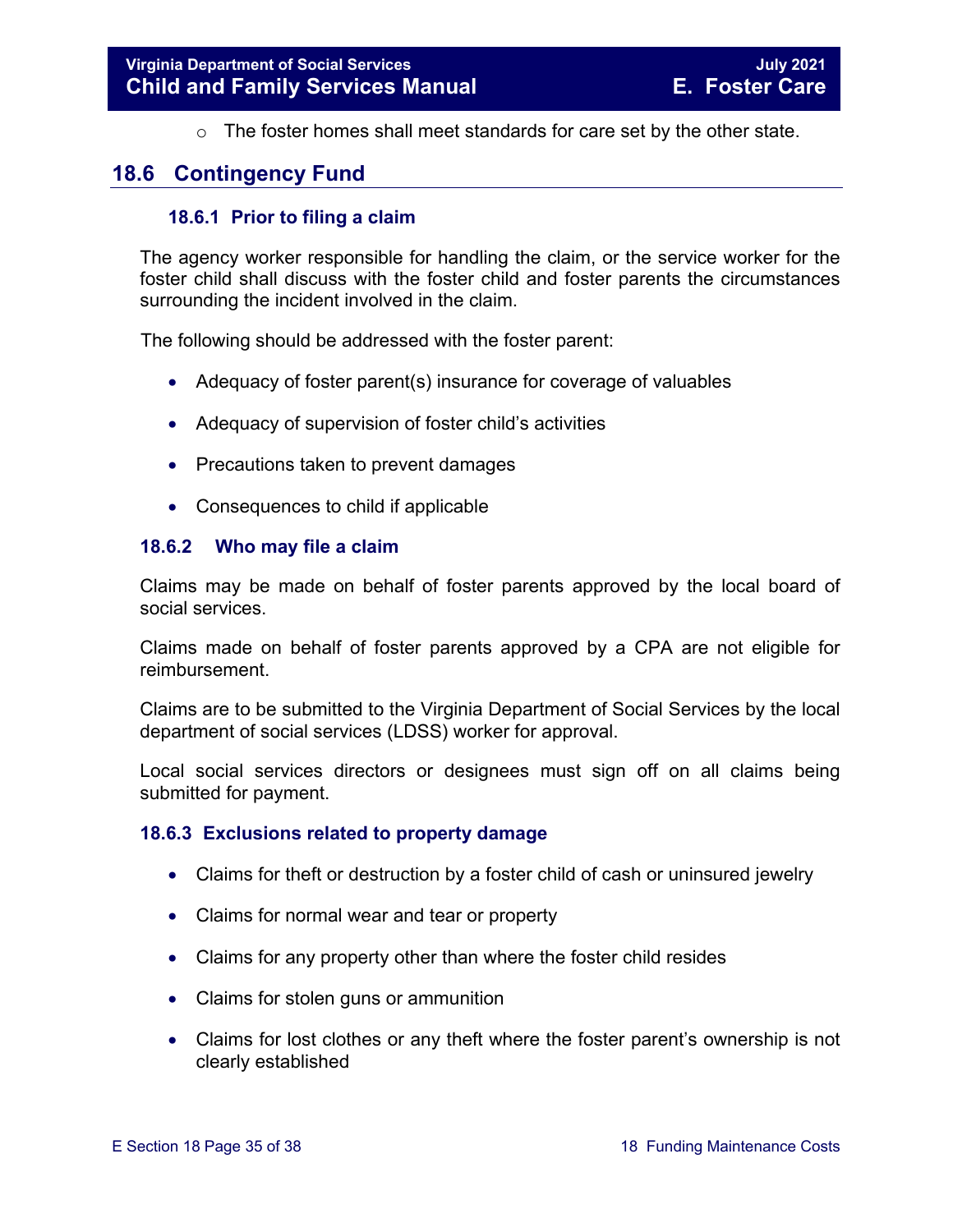- Claims for vandalism or stolen property in excess of a police report estimate of damages
- Claims for lost wages due to injury

#### <span id="page-35-0"></span>**18.6.4 Filing a claim**

- All claims of \$3000 and above must be submitted to the home owner's insurance of the foster parents prior to filing a claim with VDSS.
- The foster parent must notify the LDSS worker within **30 days** of the discovery of the loss or damage.
- Within **7 days** of the report to the LDSS, the foster parents should file a claim with their own insurance.
- The foster parent must provide home owner's insurance information at the initial claim.
- For claims involving destruction, damage, or theft of property, the foster parent must produce evidence the items stolen or damaged were in their possession.
- All damaged or destroyed items must be viewed by the LDSS worker, within **30 days** of discovery of the loss or damage.
- In limited circumstances, if the item cannot be safely stored until viewed by the LDSS worker, the foster parent must produce proof of ownership. Acceptable proof of ownership includes sale receipts, photographs, or verification by the LDSS worker.
- In cases involving theft or intentional damage, LDSS workers and foster parents must determine whether a police report should be filed. Decisions may be based on the need for the personal accountability of the youth. If a police report is filed it should be attached to the claim filed with VDSS.
- The Contingency Fund may pay insurance deductibles of \$500 or less.
- Exceptions to filing a claim with the home owner's insurance of the foster parents are as follows:
	- $\circ$  If a claim is less than the insurance deductible
	- $\circ$  If the home owner's insurance policy of the foster parents excludes damages or theft by residents/occupants of the home (proof of such exclusion must be submitted with claim)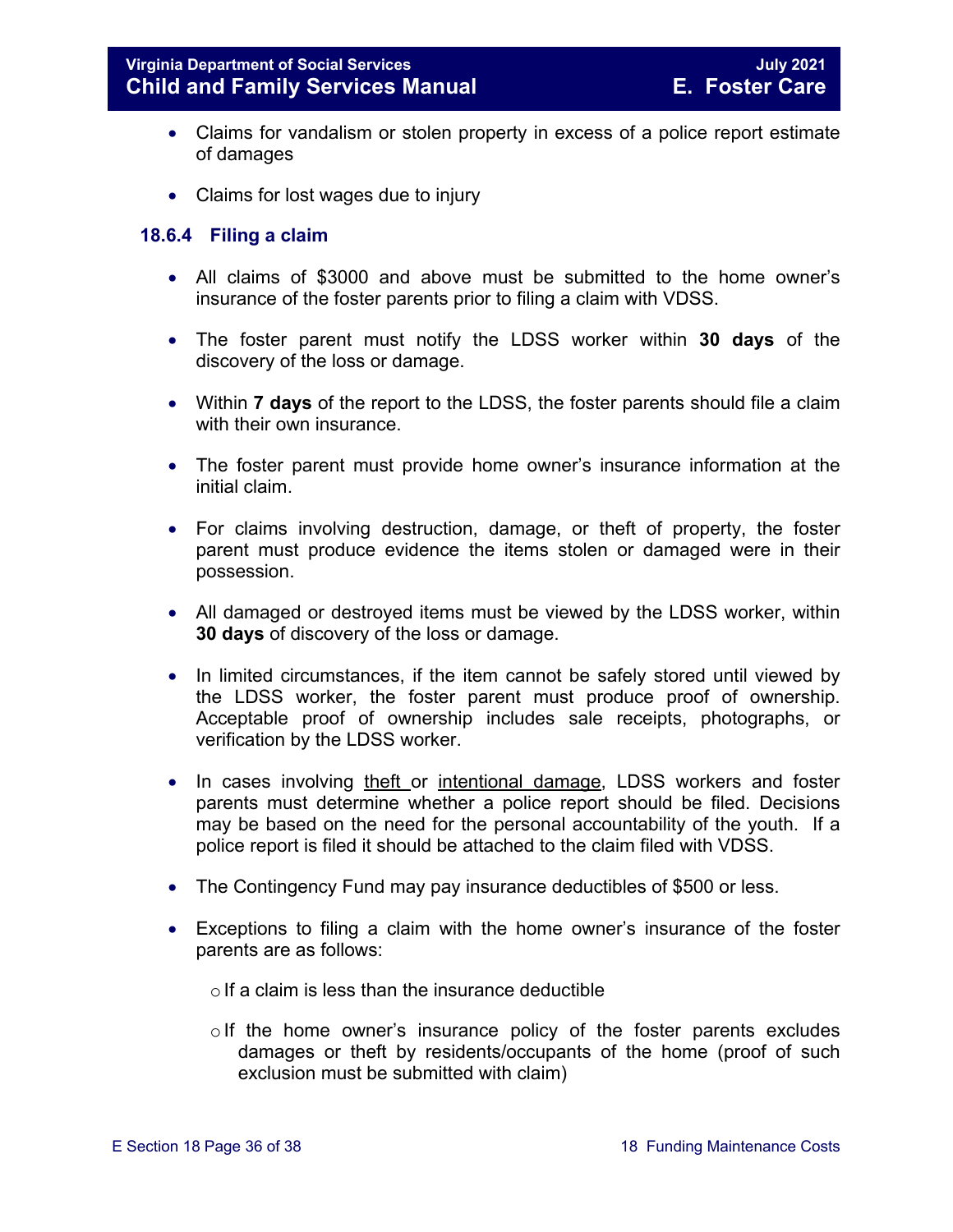- $\circ$  If the foster parents only have automobile liability coverage and the damage falls under collision coverage (proof of such exclusion must be submitted with claim)
- $\circ$  If the foster parents are filing multiple claims with VDSS and the amount of reimbursement for one claim is less than the insurance deductible, a claim for this item need not be filed. The other claims, if higher than the deductible may be submitted.
- $\circ$  In the above instances, a copy of the insurance policy with information regarding the deductible, exclusions, should be submitted with the claim to VDSS.
- All police report requirements of the home owner's insurance of the foster parent(s) must be met prior to filing a claim with VDSS. A copy of the approval/rejection letter from the homeowner's insurance of the foster parents must be submitted with the claim to VDSS.
- An original signed estimate is required for claims involving repair or replacement of damaged property. A statement regarding the feasibility of repair versus replacement should be included. Additional estimates may be requested at the discretion of the LDSS or VDSS.
- All damages with an estimate of \$1000 or more require a second estimate.
- All medical liability claims must first be filed with the individuals' medical insurance company and accompanied by a physician's invoice and/or billing statement.

#### <span id="page-36-0"></span>**18.6.5 Guidelines for filing a claim**

- The following completed forms should be submitted to VDSS within 45 days of the discovery of the loss or damage to the foster parent(s):
	- oFoster Care Contingency Claim Form (032-02-0509-00-eng)
	- o Department of Social Services W-9 Form (032-06-0016-00-eng)
- All receipts or estimates must be submitted on official letterhead of the business providing the service.
- A statement from foster parent's insurance company regarding their action
- If the foster parent has a valid reason for not applying to their insurance company, a letter of explanation should be included with information submitted to VDSS.